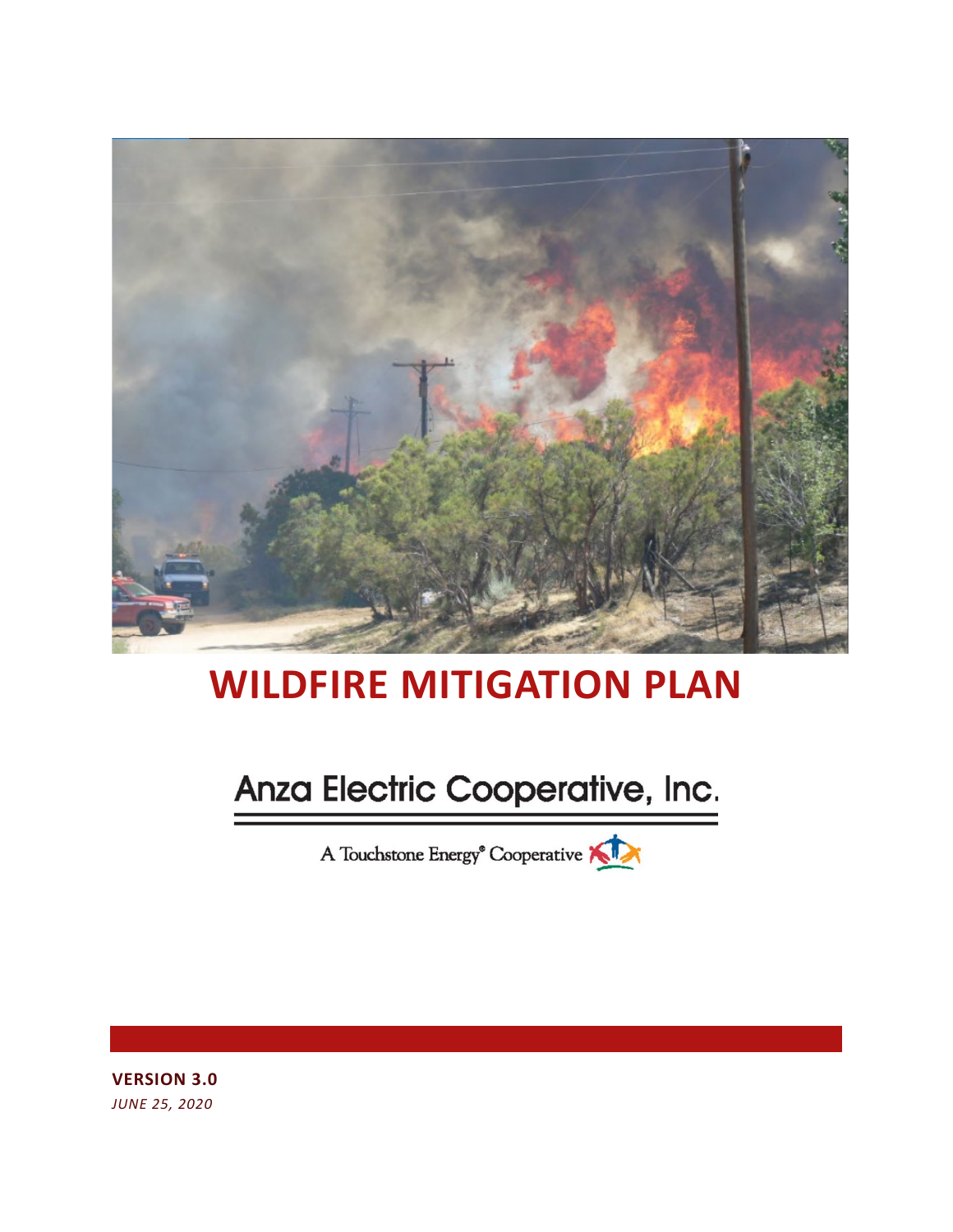## TABLE OF CONTENTS

| Ι.   |           |                                                                                                                                                                                                   |
|------|-----------|---------------------------------------------------------------------------------------------------------------------------------------------------------------------------------------------------|
|      | Α.        |                                                                                                                                                                                                   |
|      | В.        |                                                                                                                                                                                                   |
|      | C.        |                                                                                                                                                                                                   |
| li.  |           |                                                                                                                                                                                                   |
|      | А.        |                                                                                                                                                                                                   |
|      | В.        |                                                                                                                                                                                                   |
|      | C.        |                                                                                                                                                                                                   |
| lii. |           |                                                                                                                                                                                                   |
|      | А.        |                                                                                                                                                                                                   |
|      | В.        |                                                                                                                                                                                                   |
|      | C.        | Communication And Coordination With Riverside County Emergency Management Department, Critical<br>First Responders, Health Care Facilities, And Operators Of Telecommunications Infrastructure 10 |
| Iv.  |           | Wildfire Risks And Drivers Associated With Design, Construction, Operation, And Maintenance 12                                                                                                    |
|      | Α.        | Particular Risks And Risk Drivers Associated With Topographic And Climatological Risk Factors  12                                                                                                 |
|      | В.        |                                                                                                                                                                                                   |
|      | C.        |                                                                                                                                                                                                   |
| V.   |           |                                                                                                                                                                                                   |
|      | Α.        |                                                                                                                                                                                                   |
|      | <b>B.</b> |                                                                                                                                                                                                   |
|      | C.        |                                                                                                                                                                                                   |
|      | D.        |                                                                                                                                                                                                   |
|      | Ε.        |                                                                                                                                                                                                   |
|      | F.        |                                                                                                                                                                                                   |
|      | G.        |                                                                                                                                                                                                   |
|      | Η.        |                                                                                                                                                                                                   |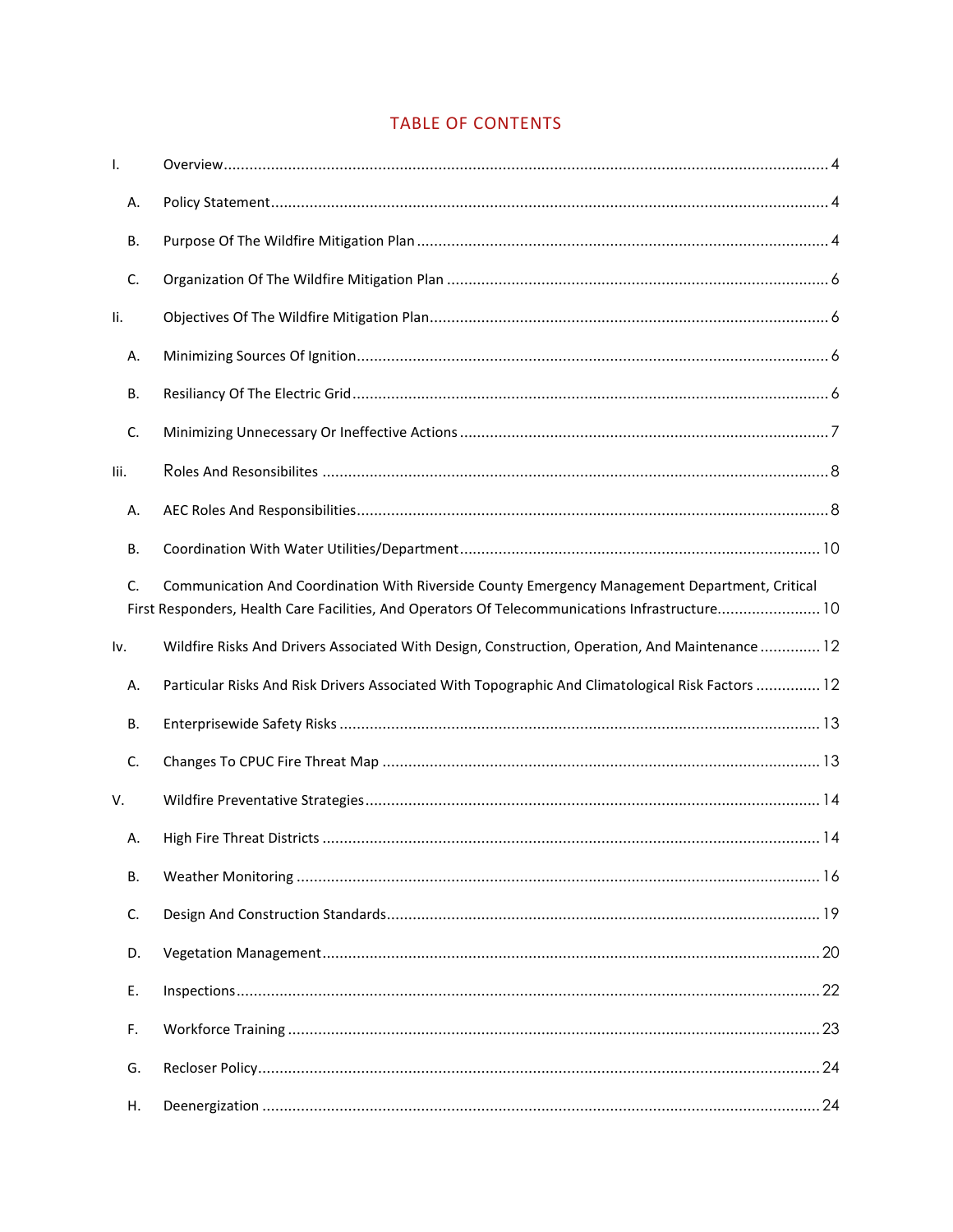|       | 1. |  |  |  |  |  |
|-------|----|--|--|--|--|--|
|       | 2. |  |  |  |  |  |
| Vi.   |    |  |  |  |  |  |
| Vii.  |    |  |  |  |  |  |
| Viii. |    |  |  |  |  |  |
|       | Α. |  |  |  |  |  |
|       |    |  |  |  |  |  |
|       |    |  |  |  |  |  |
| В.    |    |  |  |  |  |  |
| C.    |    |  |  |  |  |  |
| D.    |    |  |  |  |  |  |
| E.    |    |  |  |  |  |  |
| lx.   |    |  |  |  |  |  |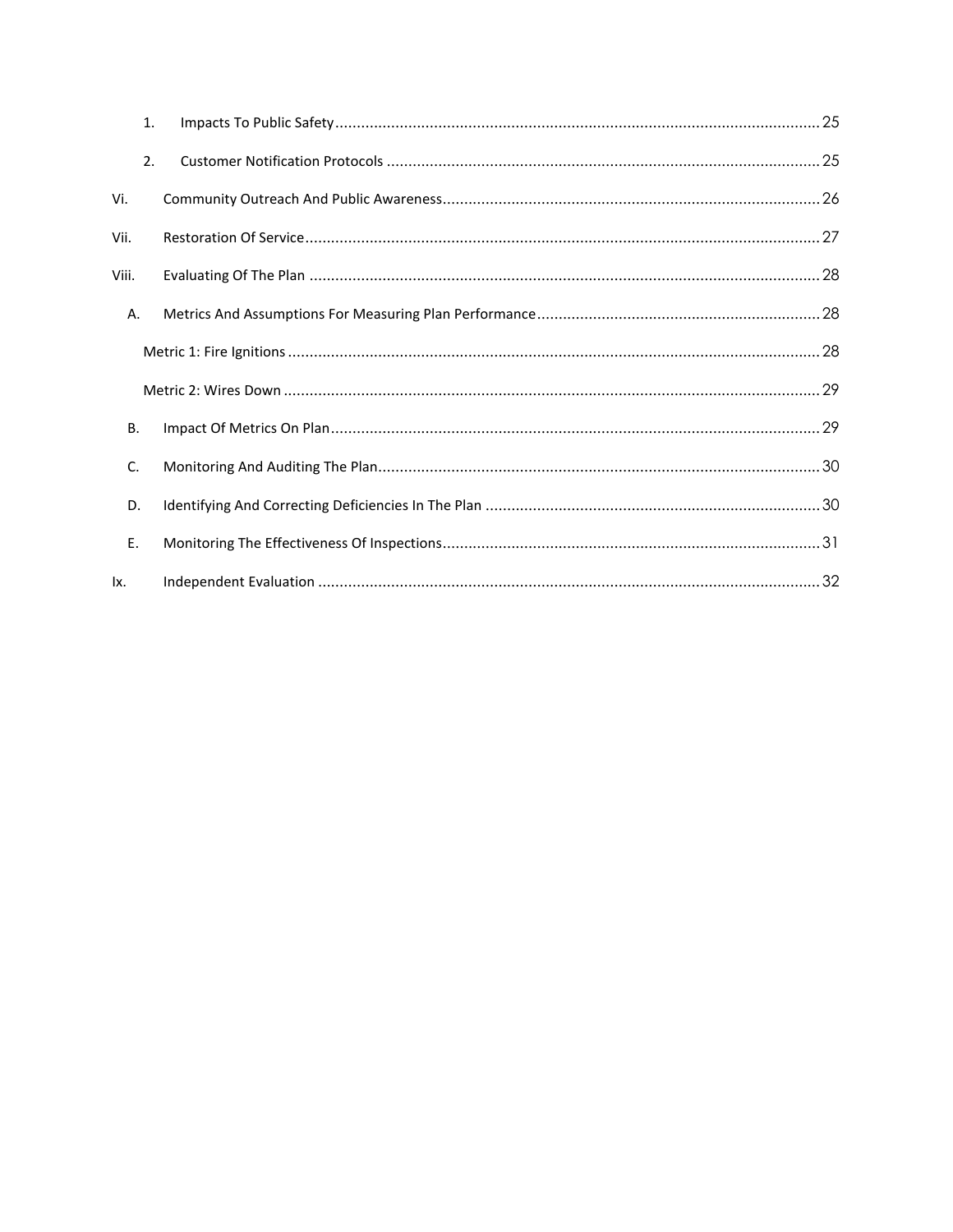## <span id="page-3-1"></span><span id="page-3-0"></span>I. OVERVIEW

## A. POLICY STATEMENT

Anza Electric Cooperative, Inc. (AEC) exists to provide safe, affordable, and reliable utility service. AEC takes the safety of staff and the membership seriously. The cooperative has developed this Wildfire Mitigation Plan in compliance with State law, to identify potential risks within our system, prevention methods, and to ensure the safety of staff and our membership.

### B. PURPOSE OF THE WILDFIRE MITIGATION PLAN

<span id="page-3-2"></span>AEC developed this Wildfire Mitigation Plan meeting the requirements of the California Public Utilities Code, Chapter 6, §8387. (a), which requires each local publicly owned electric utility and electrical cooperative to develop a Wildfire Mitigation Plan. AEC's Wildfire Mitigation Plan provides a comprehensive overview of the organizational and operational activities AEC undertakes in addressing the risk of fire within the Cooperative's service territory.

Following several years of drought conditions and strong Santa Ana wind events, the risk of wildfire caused by utility assets has increased significantly.

As evidenced in this Wildfire Mitigation Plan, AEC has a company-wide focus on addressing and minimizing wildfire related risks to the health, safety and welfare of our membership. AEC is committed to fire prevention, safety, mitigation, control, and recovery and has taken a leadership role in addressing the threat of fire ignited with utility assets and facilities within our service territory. To enhance the capabilities of our membership and local communities defense against a wildfire event, AEC will share our personnel, resources, and information to effectively communicate all relative material.

AEC's Wildfire Mitigation Plan reflects a broad range of activities performed throughout the company. The Wildfire Mitigation Plan is subject to the direct supervision of the General Manager and delegated to senior management. All Cooperative employees are responsible for contributing to and performing the activities described in the Wildfire Mitigation Plan. AEC's Wildfire Mitigation Plan begins with system design, construction, operation, maintenance, inspection, and repair activities aimed at significantly reducing the potential for AEC facilities to become the source of ignition for a fire. Nevertheless, the presence of our facilities and the range of climate and fuel (vegetation) conditions faced in the AEC service territory present some risk that our facilities, no matter how diligent or conservative our practices, might become the original or contributing source of ignition for a fire. To address this risk, AEC has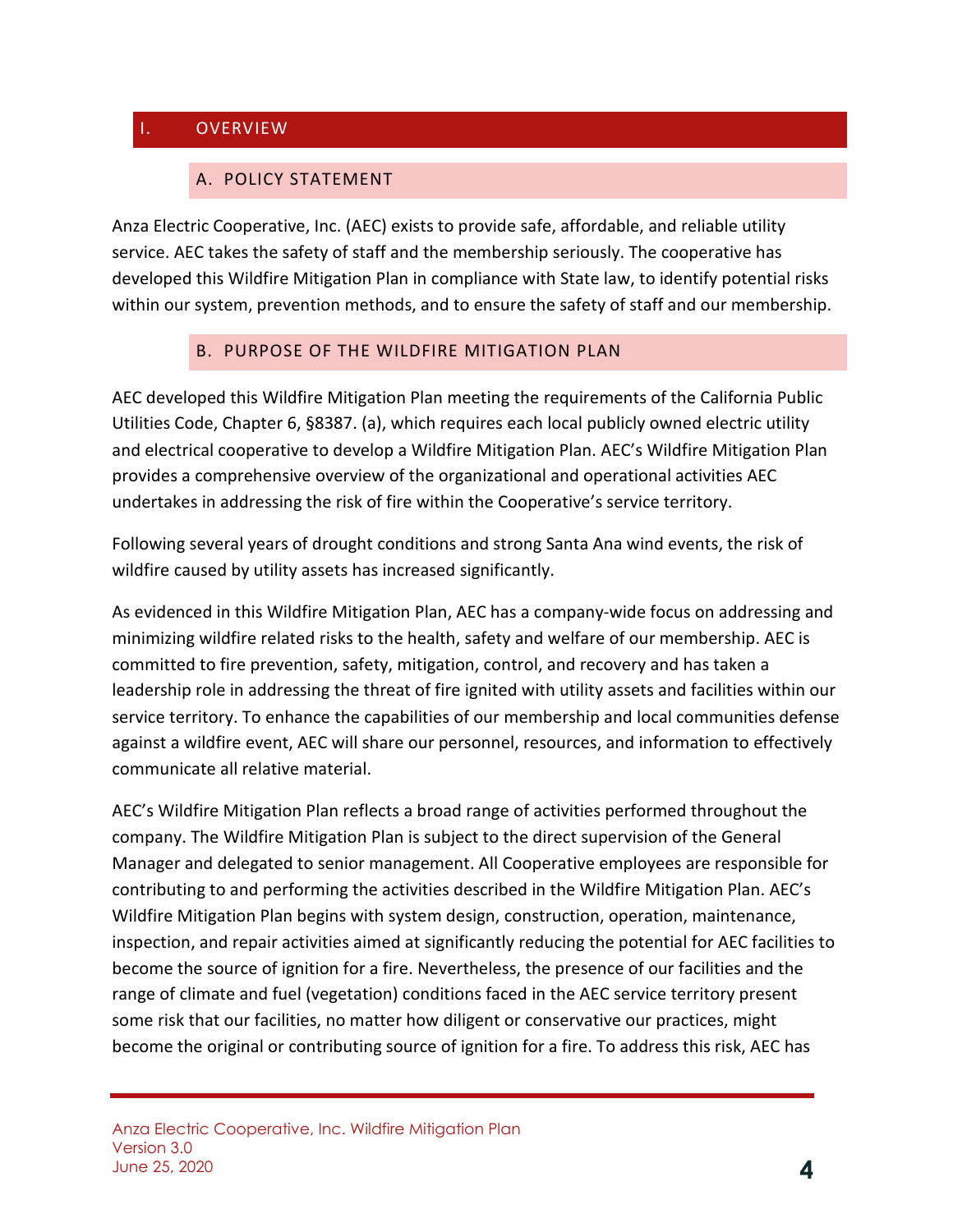implemented extensive operational programs designed to monitor the system closely whenever the threat of fire is elevated so that, in the event of an ignition, the threats to public safety from a fire are quickly abated or mitigated as fully and quickly as possible. Such programs include gathering and analyzing data from AEC's extensive real-time weather monitoring system, National Oceanic and Atmospheric Administration (NOAA), data received from Southern California Gas and Electric (SDG&E), Southern California Edison (SCE) and the use of the USDA Forest Service's National Fire Danger Rating System for monitoring operational practices. These combined resources will be used to determine where and when the threat of a wildfire will present itself, which in turn facilitates the immediate organization and implementation of AEC's appropriate response to such threat.

AEC monitors and responds to all known fires within the Cooperative's service territory and pays particular attention to wildland fires. These fires burn vegetation, are capable of quickly spreading and have the potential to threaten AEC facilities and assets.

In the event fire conditions threaten public safety, AEC facilities or assets, AEC will mobilize an appropriate range of resources as provided in the AEC Emergency Response Plan (ERP).

The AEC Wildfire Mitigation Plan is a "living document", subject to modification as regulations are updated, advances in technology occur, and our operational circumstances change. Additionally, AEC will coordinate with the County of Riverside Supervisor's Office, all local elected representative's offices at the State and Federal level, Riverside County Emergency Management Department, tribal entities, CAL FIRE, SCE, SDG&E, and our membership, and will review our Wildfire Mitigation Plan to ensure continuous improvement and maximum effectiveness. Furthermore, as part of our Community Outreach Program, AEC has coordinated with the County of Riverside's Emergency Management Department to provide our membership with a variety of resources and information for disaster preparedness and selfreliance. Last, AEC recognizes the important aspects of communicating fire prevention, mitigation and recovery activities with our members and is committed to utilizing every form of communication method available as outlined (but not limited too) the AEC Wildfire Mitigation Plan.

The goals and activities included in the AEC Wildfire Mitigation Plan focus on a comprehensive and integrated assessment of the risks posed by AEC's distribution system. This involves an assessment of AEC's equipment and facilities, weather conditions, the density and condition of potential fuels such as vegetation, and the potential threat to public safety. AEC's commitment to fire safety, prevention, mitigation, response, and recovery is a crucial element of our mission.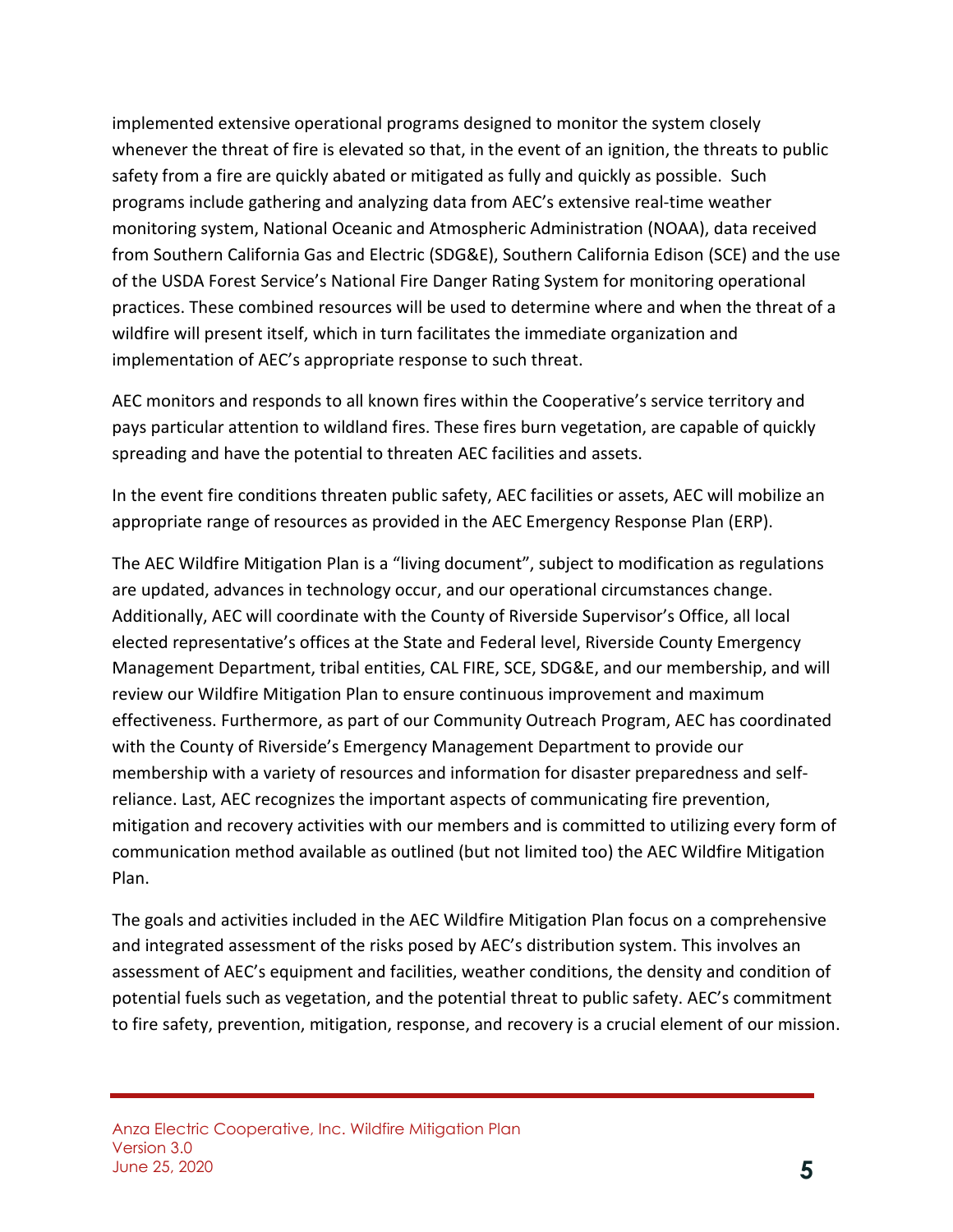With this overarching view of fire risk assessment in mind, AEC presents the activities comprising its Wildfire Mitigation Plan.

## C. ORGANIZATION OF THE WILDFIRE MITIGATION PLAN

<span id="page-5-0"></span>This Wildfire Mitigation Plan includes the following elements:

- Objectives of the plan;
- Roles and responsibilities for carrying out the plan;
- Identification of key wildfire risks and risk drivers;
- Description of Wildfire Prevention Strategies;
- Community outreach and public awareness;
- Restoration of Service
- Metrics for measuring the performance of the plan and identifying areas for improvement;
- Independent evaluation

## <span id="page-5-2"></span><span id="page-5-1"></span>II. OBJECTIVES OF THE WILDFIRE MITIGATION PLAN

#### A. MINIMIZING SOURCES OF IGNITION

The AEC Wildfire Mitigation Plan is founded upon the goal of minimizing the probability that the various components of our distribution systems might become the original or contributing source of ignition for a fire. AEC gathers and analyzes data from the National Weather Service and weather stations (provided by Davis Instruments, supplied by Western Weather) throughout our system to determine where and when the threat of a wildfire will present itself, which in turn facilitates the immediate organization and implementation of AEC's response appropriate to the threat. Additionally, AEC continues to evaluate prudent, cost-effective changes and improvements to its physical assets that could and should be made to meet this objective and is implementing preventative operations, construction and maintenance plans consistent with these evaluations.

### B. RESILIANCY OF THE ELECTRIC GRID

<span id="page-5-3"></span>The secondary goal of this Wildfire Mitigation Plan is to improve the resiliency of the electric grid. AEC continues to evaluate and incorporate new technologies and equipment into its electric system. AEC's Operations Department is responsible for evaluating new equipment and use standards for emerging and pre-commercial technologies. Using equipment failure data,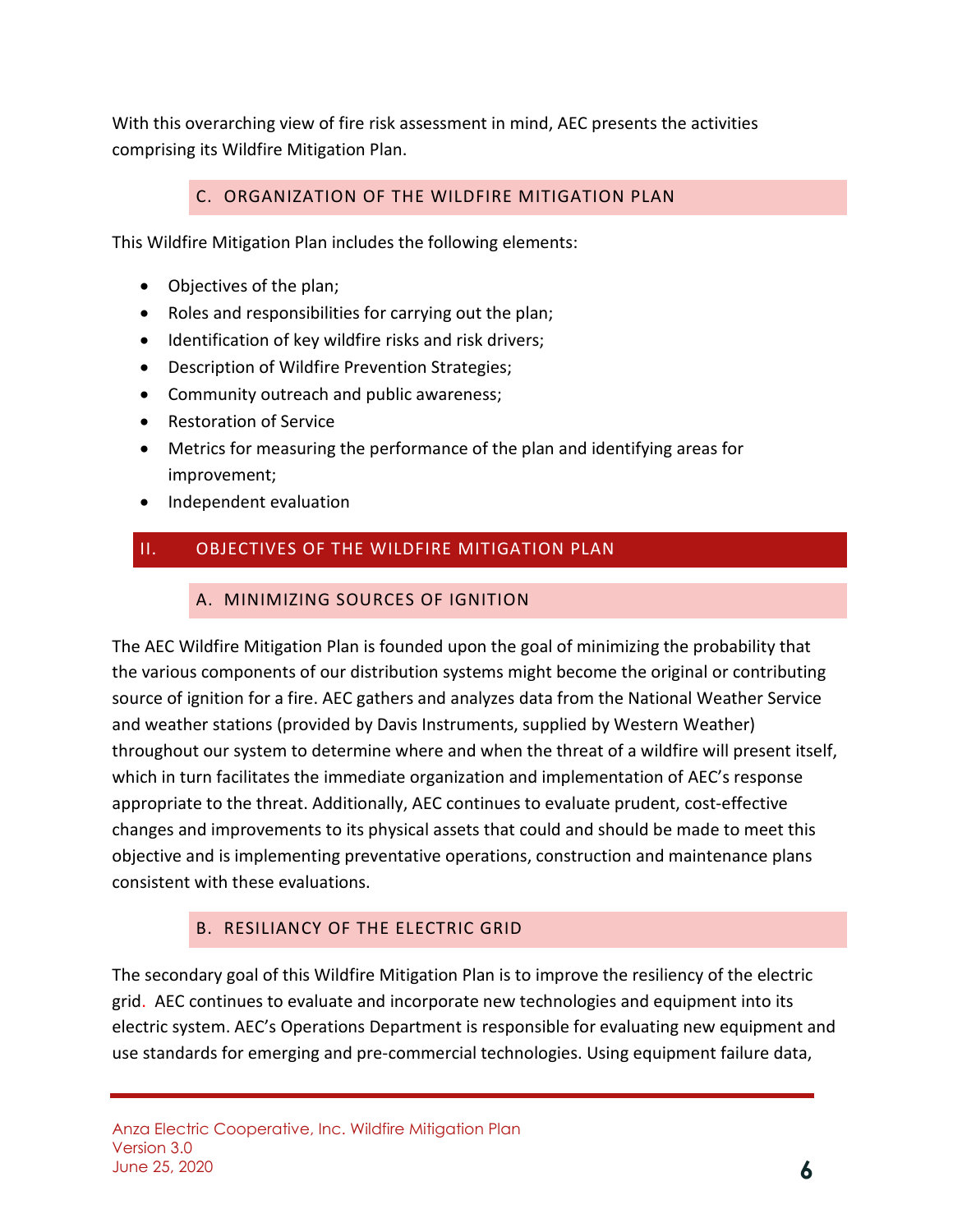the department determines which technologies should be incorporated into the AEC's system and which could be improved prior to application. This department continually evaluates the many new types of technologies which may improve electric reliability and public safety and gives special attention to technologies that may contribute to AEC's fire-safety goals and objectives.

As an example, AEC is currently working on research with a private company funded by a Department of Energy (DOE) grant to detect downed lines on remote sections of circuits in Districts 2 and 3 by sending carrier signals over the power lines back to receiving units at the sub-station. If successfully developed and deployed, AEC would have rapid notification of downed power lines and be able to act accordingly. This has entered the second phase of funding by the DOE and progress is continuing.

Additionally, AEC is leveraging its assets to address fire threats. In 2015, AEC began building the first phase of our fiber optic network known as ConnectAnza. ConnectAnza is designed to connect fiber to the home / business for our residents and businesses within our service territory. Additionally, ConnectAnza provides wireless service to hard-to-reach areas in remote environments and will provide real time data once connected to both our SCADA and weather monitoring network. AEC currently has two of the three phase solid state reclosers connected to our fiber network and will have the third completed in the near future. The weather monitoring network provides weather data in ten-minute increments that includes a variety of parameters such as humidity levels, wind speed, wind gust speed, wind direction, temperature, and dew point. This state-of-the-art weather monitoring system provides AEC with fire-weather detection, a fire-warning weather system, and aides fire-mitigation. Last AEC is developing a partnership with both SCE and SDG&E to share weather data as it relates to our shared service territory boarders. AEC continues to research multiple vendors specializing in early fire detection systems to develop new and improved ways of spotting fires before they become uncontrolled wildfires.

### C. MINIMIZING UNNECESSARY OR INEFFECTIVE ACTIONS

<span id="page-6-0"></span>The final goal for this Wildfire Mitigation Plan is to measure the effectiveness of specific wildfire mitigation strategies. Where a particular action, program, or protocol is determined to be unnecessary or ineffective, AEC will assess whether a modification or replacement is merited. This plan will also help determine if more cost-effective measures would produce the same or better results.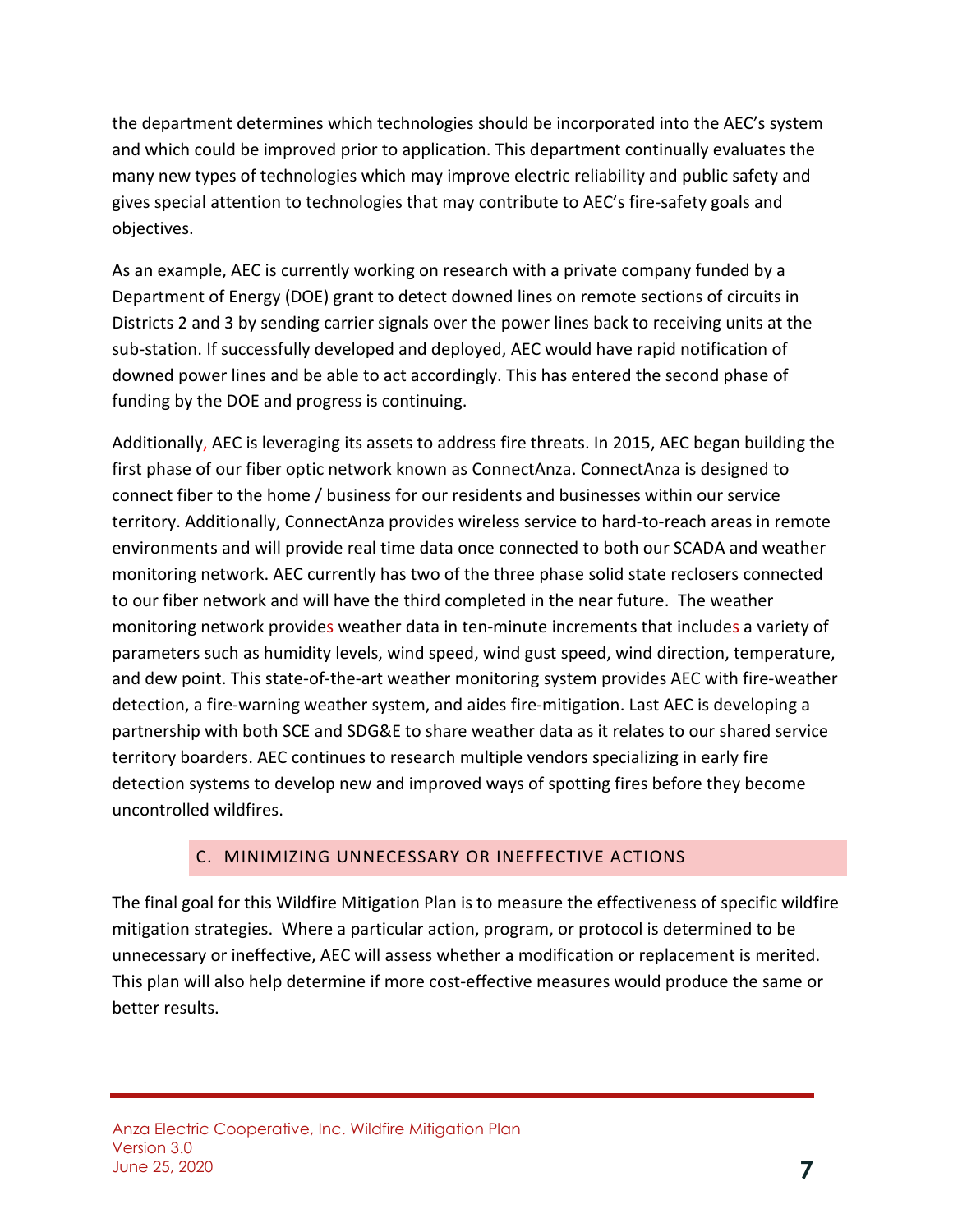#### <span id="page-7-1"></span><span id="page-7-0"></span>III. ROLES AND RESONSIBILITES

## A. AEC ROLES AND RESPONSIBILITIES

#### **AEC Origination Chart**

|                                                 | <b>Board of Directors</b>                                               |                                                               |                                                              |                                                      | Anza Electric Cooperative, Inc.                      |                                                   |                      |
|-------------------------------------------------|-------------------------------------------------------------------------|---------------------------------------------------------------|--------------------------------------------------------------|------------------------------------------------------|------------------------------------------------------|---------------------------------------------------|----------------------|
|                                                 |                                                                         |                                                               |                                                              |                                                      |                                                      |                                                   |                      |
| <b>Corporate Attorney</b>                       | <b>General Manager</b>                                                  | <b>Corporate Auditor</b>                                      |                                                              | A Touchstone Energy <sup>®</sup> Cooperative         |                                                      |                                                   |                      |
| Best, Best, & Krieger                           | <b>Kevin Short</b>                                                      | Bolinger, Gilbert, Siegers,<br>& Moss                         |                                                              |                                                      |                                                      |                                                   |                      |
|                                                 |                                                                         |                                                               |                                                              |                                                      |                                                      |                                                   |                      |
|                                                 | <b>Operation Manager</b>                                                | <b>Line Foreperson</b>                                        | <b>Journey Line</b><br>Worker/Engineer in<br><b>Training</b> | <b>Journey Line Worker</b>                           | <b>Apprentice Line Worker</b>                        | <b>Apprentice Line Worker</b>                     | <b>Ground Worker</b> |
|                                                 | <b>Brian Baharie</b>                                                    | Ben (Scott) Wallace                                           | <b>Sandy King</b>                                            | <b>Scott Davies</b>                                  | <b>Steve Spies</b>                                   | Jaime Cardenas-Rosas                              | <b>Steve Abbott</b>  |
|                                                 |                                                                         |                                                               |                                                              |                                                      |                                                      |                                                   |                      |
|                                                 |                                                                         |                                                               |                                                              |                                                      |                                                      |                                                   |                      |
|                                                 |                                                                         | <b>Staking Engineer</b>                                       | <b>Meter &amp; Energy</b><br><b>Technician</b>               | <b>Warehouse Clerk</b>                               |                                                      |                                                   |                      |
|                                                 |                                                                         | <b>Tami Slusher</b>                                           | <b>Don Downing</b>                                           | <b>Adam Hackett</b>                                  |                                                      |                                                   |                      |
|                                                 |                                                                         |                                                               |                                                              |                                                      |                                                      |                                                   |                      |
|                                                 | <b>Member Services</b><br><b>Manager</b>                                | <b>Member Services</b><br><b>Representative II</b>            | <b>Member Services</b><br><b>Representative II</b>           | <b>Member Services</b><br><b>Representative I</b>    | <b>Member Services</b><br><b>Representative I</b>    | <b>Member Services</b><br><b>Representative I</b> |                      |
|                                                 | <b>Debbie Winger</b>                                                    | <b>Sherri Stafford</b>                                        | Paula Crawley                                                | <b>Betsy Hansen</b>                                  | Kasey Kessman                                        | <b>Kelly Brenz</b>                                |                      |
|                                                 |                                                                         |                                                               |                                                              |                                                      |                                                      |                                                   |                      |
|                                                 |                                                                         |                                                               |                                                              |                                                      |                                                      |                                                   |                      |
|                                                 | <b>Telecommunications</b>                                               | <b>Network Admin/Fiber</b><br><b>Optic Installation Tech.</b> | <b>Fiber Optic Installation</b><br><b>Technician</b>         | <b>Fiber Optic Installation</b><br><b>Technician</b> | <b>Fiber Optic Installation</b><br><b>Technician</b> |                                                   |                      |
|                                                 |                                                                         | <b>Shawn Trento</b>                                           | Donald Kay                                                   | <b>Michael Gervais</b>                               | Vacant                                               |                                                   |                      |
|                                                 |                                                                         |                                                               |                                                              |                                                      |                                                      |                                                   |                      |
|                                                 | <b>Office Services Manager</b>                                          | <b>Accounting Supervisor</b>                                  | <b>AP/Purchasing Clerk</b>                                   | <b>Accountant II</b>                                 | <b>Accountant I</b>                                  | <b>Document Scanning</b><br>Clerk (P/T)           |                      |
|                                                 | Laura Snider-Manseau                                                    | Vacant                                                        | <b>Heather Newman</b>                                        | <b>Michele McMillan</b>                              | Celena Downey                                        | Vacant                                            |                      |
|                                                 |                                                                         |                                                               |                                                              |                                                      |                                                      |                                                   |                      |
|                                                 |                                                                         |                                                               |                                                              |                                                      |                                                      |                                                   |                      |
| ConnectAnza<br>Internet. At the speed of light. | <b>Government</b><br><b>Relations/Human</b><br><b>Resources Manager</b> | <b>Administrative Assistant</b>                               |                                                              |                                                      |                                                      |                                                   |                      |
|                                                 | Jennifer Williams                                                       | <b>Yuri Gudino</b>                                            |                                                              |                                                      |                                                      |                                                   |                      |

AEC's Wildfire Mitigation Plan is subject to the direct supervision of the General Manager and delegated to senior management as follows:

**Operations Manager** is responsible for the evaluation of the High Fire Threat District boundaries, inspections of overhead distribution facilities and remediation of deficiencies in the HFTD, quality oversight and control, system hardening, vegetation management, developing protocols for Public Safety Power Shut-offs, and researching alternative technologies.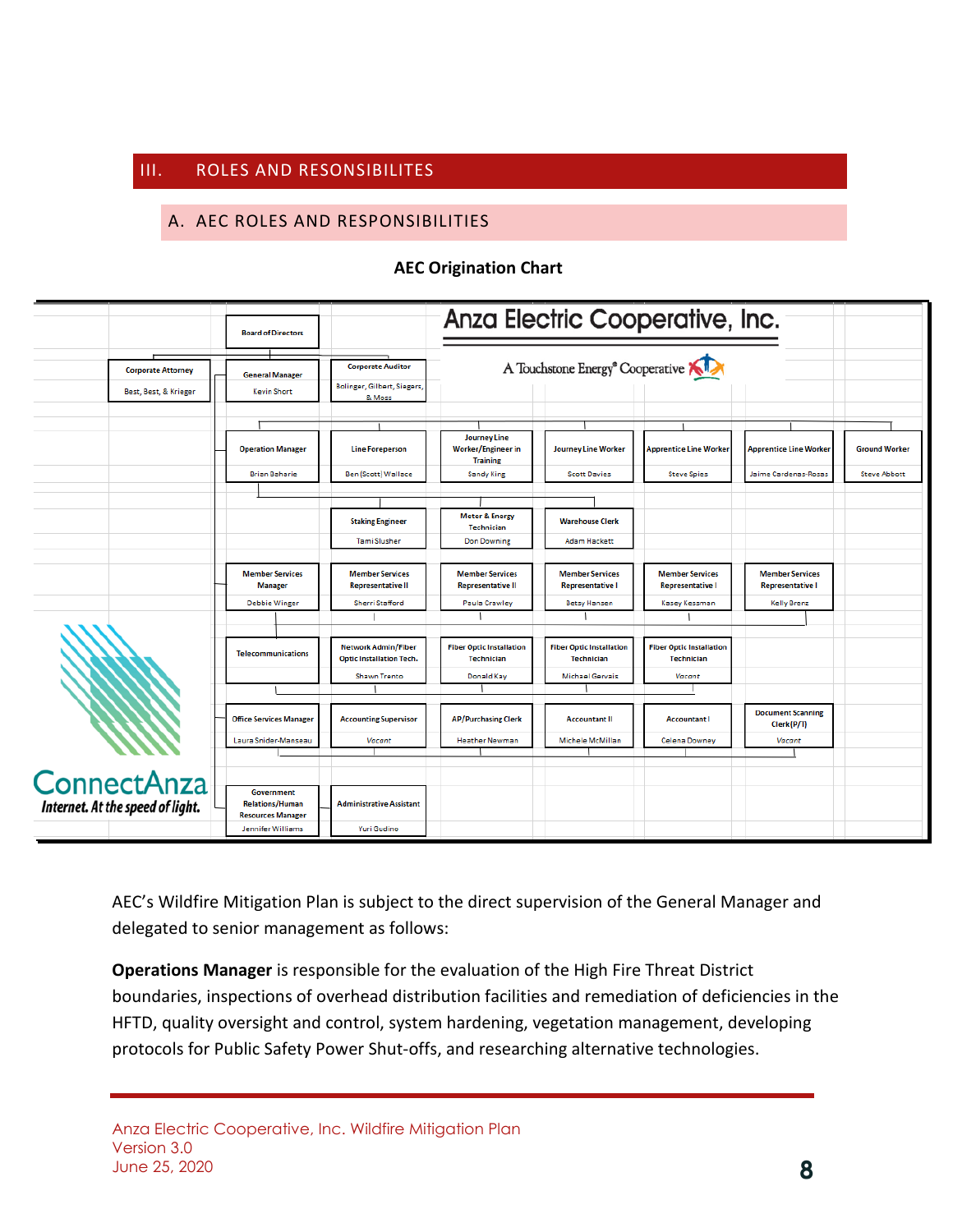**Government Relations Liaison** is responsible for providing notification of Public Safety Power Shut-offs and the protentional for an event to the appropriate government agencies, including the Riverside County Emergency Management Department (EMD), all local, state and federal elected representative's offices and local tribes, and emergency preparedness education and engagement with AEC members in coordination with EMD and other appropriate resources.

**Office Services Manager** is responsible for complete and accurate accounting practices for all Cooperative operation including financial risk analysis pertaining to wildfire mitigation efforts, including purchasing of equipment and setting budgets.

**Member Services Manager** is responsible for providing communications to AEC's membership via social media and member messaging pertaining to current or forecasted weather warnings provided by the National Weather Service, the potential risk of wildfire as it is related to weather conditions, Public Safety Power Shut-off potential and planned events, outage information and updates, and emergencies.

**Telecommunications** is responsible for ensuring that all internal methods of communication remain functional and operational at all times and ConnectAnza broadband and VOIP services are functioning and operational for all members who are connected.

All Cooperative employees are responsible for contributing to and performing the activities described in this Wildfire Mitigation Plan including:

- Conduct work in a manner that will minimize potential fire dangers.
- Take all reasonable and practicable actions to prevent and suppress fires resulting from AEC electric facilities.
- Coordinate with federal, state, and local fire management personnel to ensure that appropriate preventative measures are in place.
- Immediately report fires, pursuant to specified procedures.
- Take corrective action when observing or having been notified that fire protection measures have not been properly installed or maintained.
- Ensure compliance with relevant federal, state, and industry standard requirements.
- Ensure that wildfire data is appropriately collected.
- Maintain adequate training programs for all relevant employees.

**The Governing Board of Directors for the electric cooperative must review and approve the Wildfire Mitigation Plan on an annual basis.**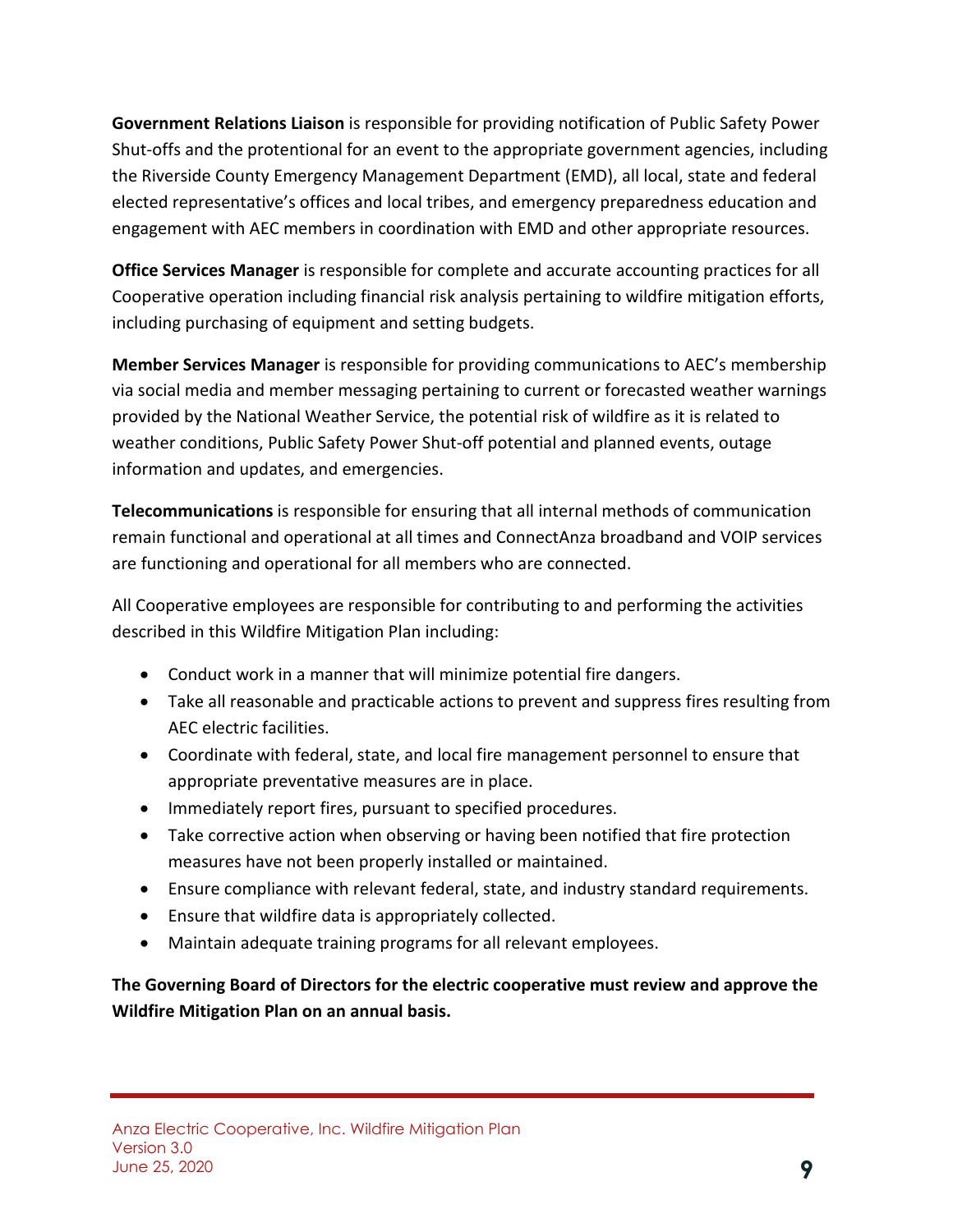## B. COORDINATION WITH WATER UTILITIES/DEPARTMENT

<span id="page-9-0"></span>AEC's service territory is in a rural unincorporated area of Riverside County. All services depend on a well for water. Most residential and commercial services have their own well on their property, however, there are several small water "districts" that service a fraction of residential and commercial services. These shared well water districts are as follows:

- Lake Hemet Municipal Water
- Paradise Valley Mutual Water
- Trails End Water Company
- Chapman Ranchos Water
- Alpine Village Water Company
- Springcrest CW
- Western Water Conservation
- Anza Mutual water Company
- Cottonwood Well
- Thomas Mountain Water Company

In the event of a known planned extended outage, AEC's Member Services Representatives make every effort to contact each water district to provide enough time to prepare their services. Additionally, if the point of contact for the water district has signed up for AEC's Member Messaging Notifications, they will also receive all text message updates that are sent out to all of our members.

In the event of a prolonged outage due to a fire or other disaster, AEC will coordinate with the water district and the Riverside County Emergency Management Department (EMD) to provide generators for backup power to these services if needed and available.

> <span id="page-9-1"></span>C. COMMUNICATION AND COORDINATION WITH RIVERSIDE COUNTY EMERGENCY MANAGEMENT DEPARTMENT, CRITICAL FIRST RESPONDERS, HEALTH CARE FACILITIES, AND OPERATORS OF TELECOMMUNICATIONS INFRASTRUCTURE.

In advance of PSPS events or other disasters that may lead to an extended outage, AEC will contact all local government agencies, including all elected representative offices and the Riverside County Emergency Management Department, to inform them about the PSPS protocol, including the location of the circuits which may be shut off during a PSPS event.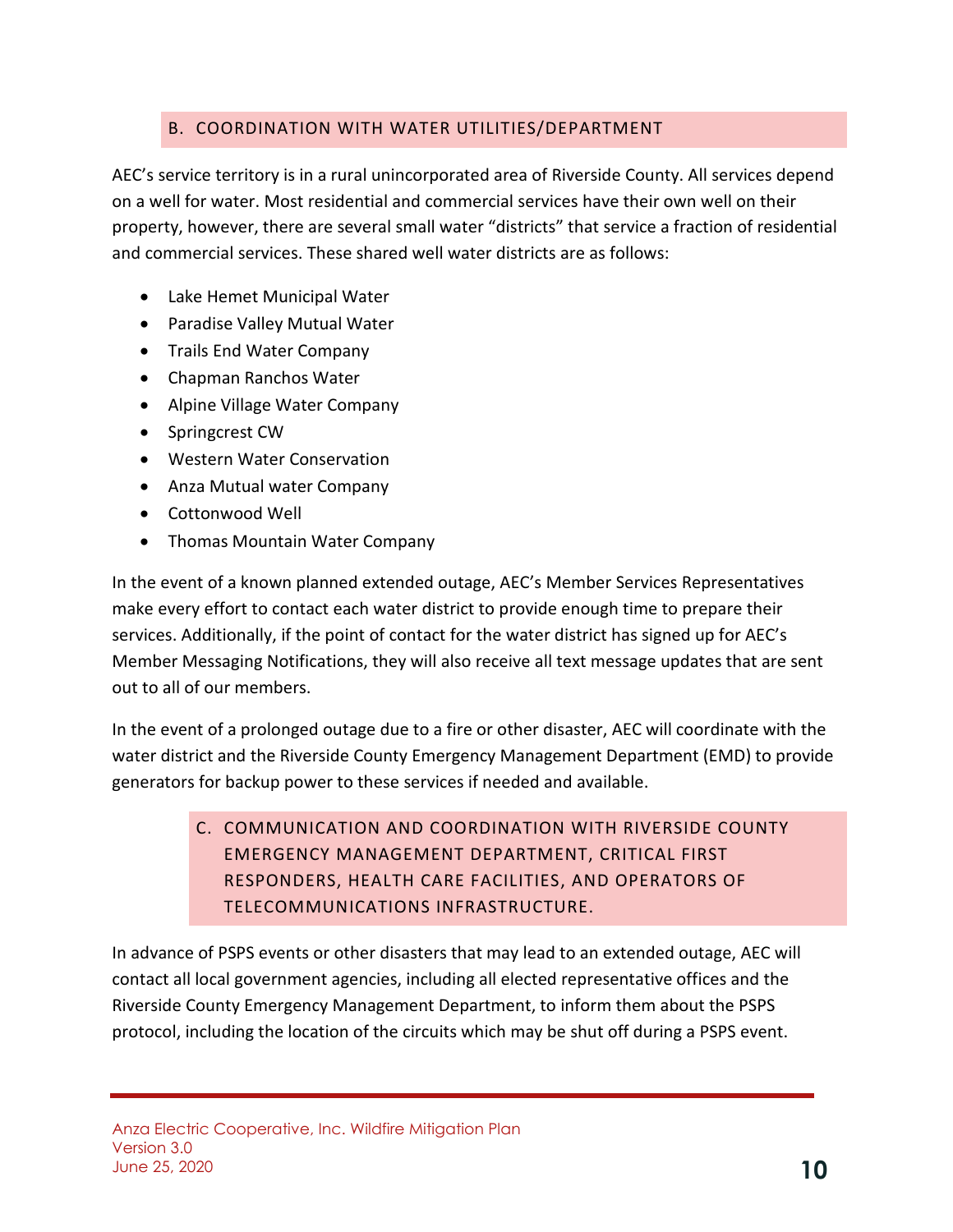When a PSPS event is a possibility, AEC management team will manage both the operational and communication tasks associated with an event, which includes interfacing with local governments' emergency operations first responders such as police and fire agencies, other government agencies, and essential members, such as schools, telecommunications companies, the local prison labor camp and all Indian tribes.

When feasible, the timeline for notifications to local government and other agencies (as noted above) is as follows:

- 72 hours prior to a possible PSPS:
	- o Monitor Conditions
	- o Riverside County EMD
- 48 Hours prior notify members of PSPS monitoring event
	- o Fire Stations
	- o First Responders
	- o Schools
	- o Medical Facilities
	- o Local Tribes
	- o Local Telecommunications
	- o Local elected offices
	- o Contact members on the life support list directly
	- o Businesses as appropriate
	- $\circ$  Update EMD Provide circuit information for any imminent threats
- 24 Hours prior provide update notification
	- o Update EMD Provide circuit information for any imminent PSPS
	- o Update members of current threat conditions and any imminent PSPS
	- o Update Tribes of current threat conditions and any imminent PSPS
	- o Update businesses of current conditions and any imminent PSPS
	- o Update local fire stations, first responders, law enforcement and medical facilities of current conditions and any imminent PSPS
	- o Update schools of current conditions and any imminent PSPS
	- o Update local telecommunications of current conditions and any imminent PSPS
- If PSPS is initiated:
	- o Notify EMD, first responders, law enforcement, local fire stations
	- o Impacted tribes, schools, medical facilities, local businesses
	- o Notify members and provide areas that are under a PSPS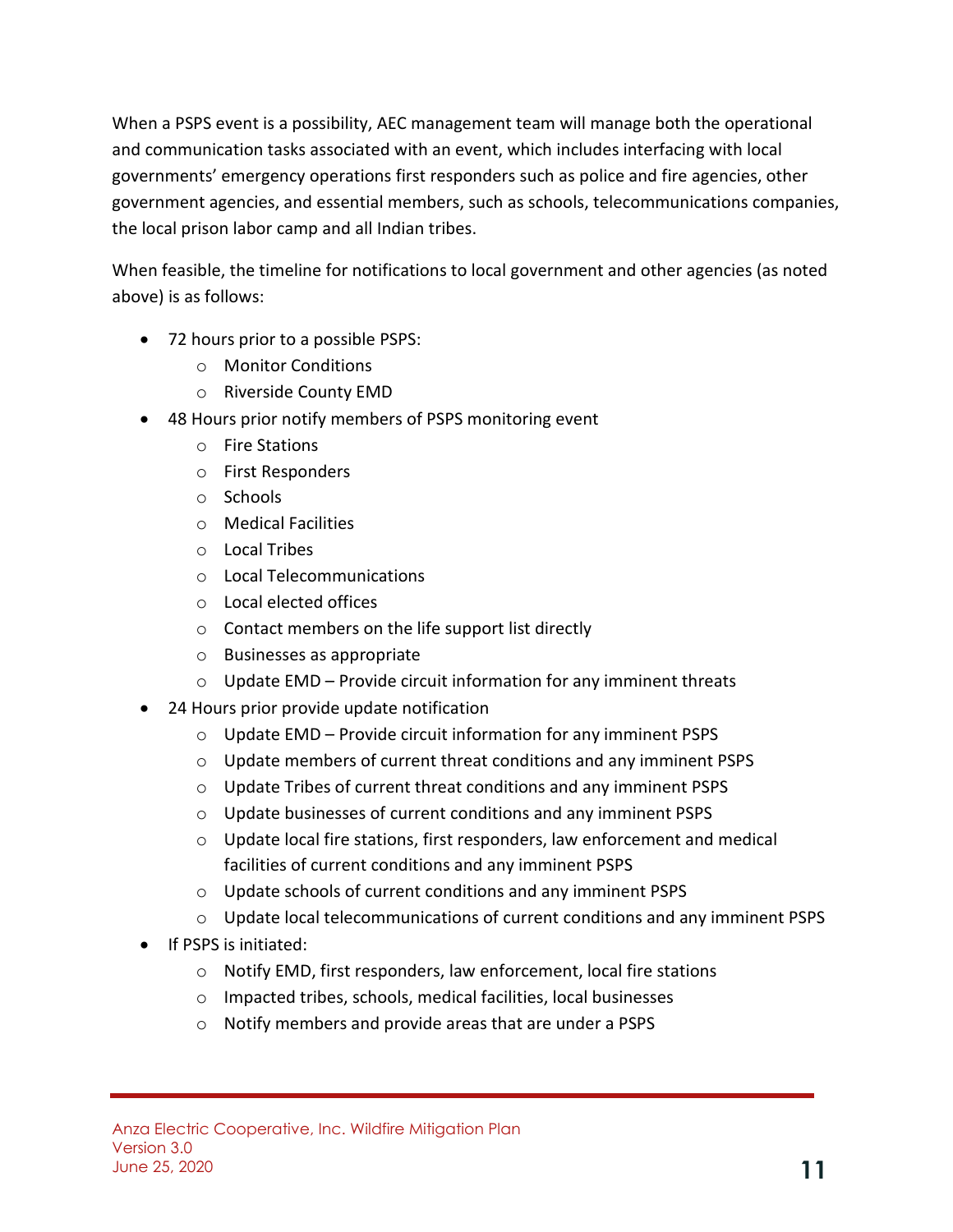- $\circ$  Provide updates during the PSPS for conditions and possible restoration of power
- Following a PSPS and power has been restored
	- o Notify EMD, first responders, law enforcement, local fire stations
	- o Impacted tribes, schools, medical facilities, local businesses
	- o Notify members and provide notification of areas were under a PSPS
	- o Notify local elected offices
	- o Notify local telecommunications

#### **PSPS and/or emergency notifications are delegated to the following departments**:

- Member Services will contact the following:
	- o life support list
	- o Businesses
	- o Fire Stations
	- o First Responders
	- o Schools
	- o Medical Facilities
	- o Telecommunications
- Government Relations will contact the following:
	- o EMD
	- o Tribes
	- o Local elected offices

Per GO 166 guidelines, AEC shall maintain lists of contacts at each agency which shall be readily accessible to employees responsible for coordinating emergency communications.

AEC is a member of the California Utility Emergency Association, which plays a role in ensuring communications between utilities during emergencies. AEC also participates in the Western Energy Institute's Western Region Mutual Assistance Agreement, which is a mutual assistance agreement covering utilities across a number of states.

## <span id="page-11-1"></span><span id="page-11-0"></span>IV. WILDFIRE RISKS AND DRIVERS ASSOCIATED WITH DESIGN, CONSTRUCTION, OPERATION, AND MAINTENANCE

A. PARTICULAR RISKS AND RISK DRIVERS ASSOCIATED WITH TOPOGRAPHIC AND CLIMATOLOGICAL RISK FACTORS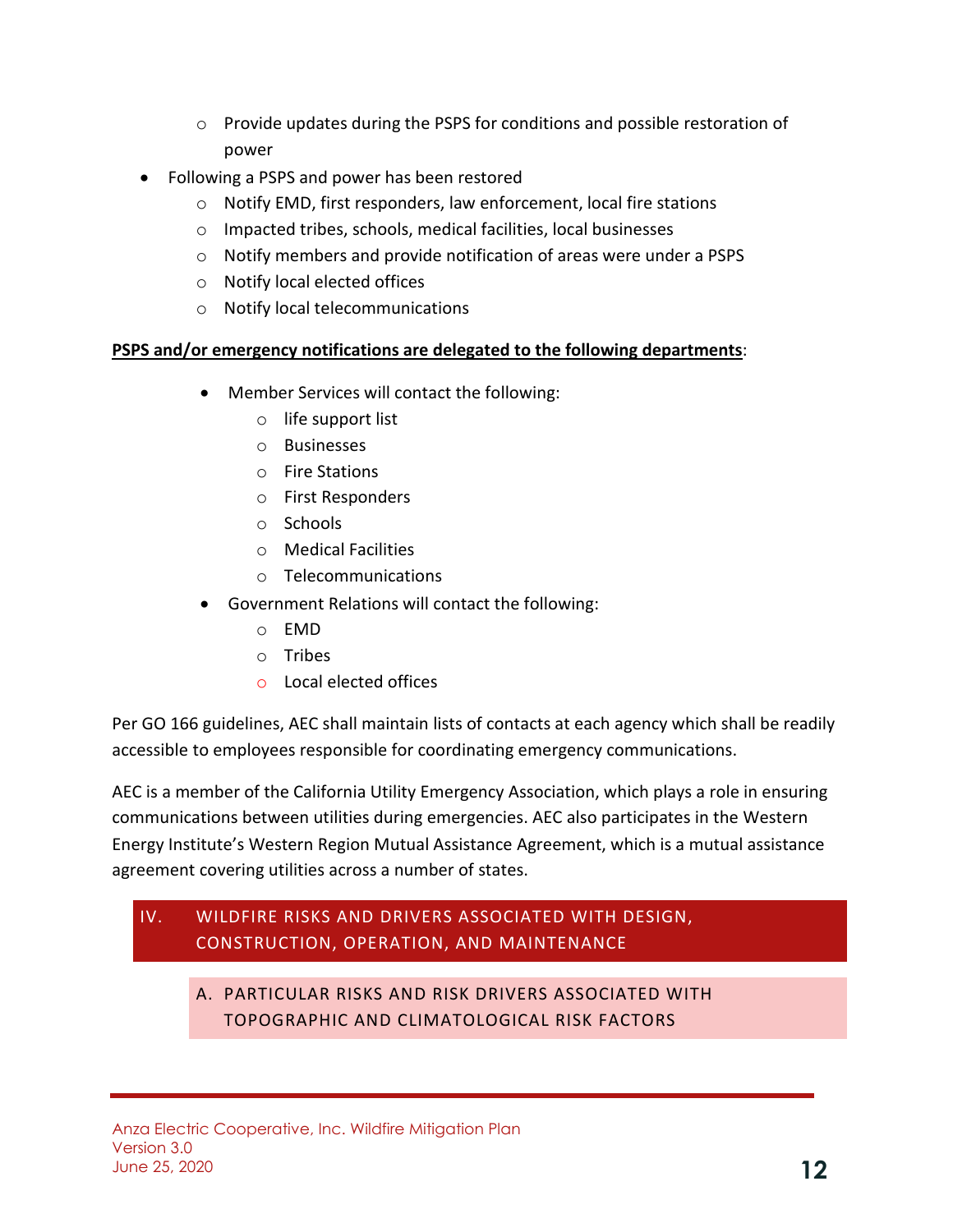Within AEC's service territory and the surrounding areas, the primary risk drivers for wildfire are the following:

- Extended drought;
- Vegetation type;
- High winds;
- Steep terrain;
- <span id="page-12-0"></span>• Lack of early fall rains;

### B. ENTERPRISE WIDE SAFETY RISKS

Wildfire has been identified as one of the greatest weather-related risks to AEC due to the region's complex topography, lack of summer and early fall rains, and susceptibility to dry Santa Ana winds that can accelerate fire growth. It was this combination of factors that led to the Cedar Fire of 2003 and the Witch Fire of 2007 – both of which rank among the top 10 largest wildfires in California history – that spread across San Diego County in terrain similar to that of AEC's service territory and had large impacts to SDG&E. Because of the known wildfire risk and the potential impacts on utility operations, AEC will take a multitude of steps to adapt to our changing climate conditions across our service territory. These steps have been described in depth in this plan and include the identification of locations at greatest risk for fire growth within the service territory and instituted a process to make the electric system more resilient to wildfires that includes replacing wooden poles with ductile-iron poles, installing new technologies to make the electric grid more resilient to fire and building upon a robust vegetation management program to keep trees and brush clear of power lines.

Despite the proactive approach to mitigating fire risk, increases in temperature and prolonged periods of drought in the decades to come will likely lead to high risk fire areas expanding from the foothills and mountains into the lower elevation coastal canyons and wildland interfaces that have proven to historically be at lower risk for fire growth. This would result in the potential for more damaged or destroyed wooden poles with any fires that occur and may even cause household impacts if the fires run up the canyons into densely populated neighborhoods.

### C. CHANGES TO CPUC FIRE THREAT MAP

<span id="page-12-1"></span>AEC developed its High Fire Threat Districts maps according to the Commission's rules and regulations governing the development and maintenance of fire-threat maps as part of Phase 3 of Rulemaking 08-11-005. However, this rulemaking is now closed and the task of developing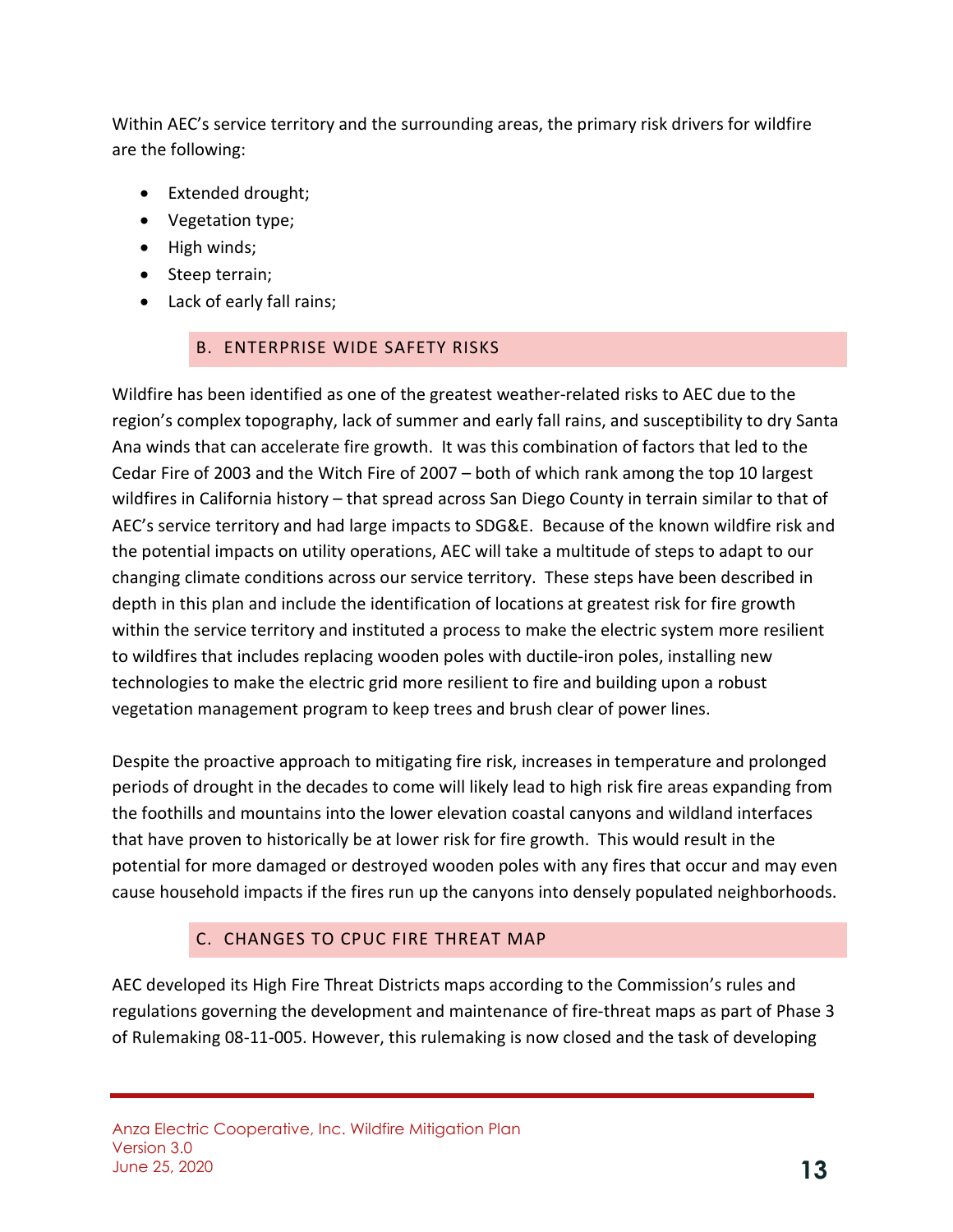fire-threat maps and regulations for new High Fire-Threat Districts was carried over to a new rulemaking R. 15-05-006. AEC is actively participating in both proceedings and will update its fire threat map pursuant to the further direction of the Commission.

## <span id="page-13-1"></span><span id="page-13-0"></span>V. WILDFIRE PREVENTATIVE STRATEGIES

#### A. HIGH FIRE THREAT DISTRICTS

AEC has completed participation in modifications to the CPUC Fire map within its service territory and identified those areas at greatest risk for a wildland fire occurrence. In the map development process, AEC served as a territory lead, and worked with utility staff and local fire officials to identify the areas of AEC's service territory that are at an elevated or extreme risk of power line ignited wildfire. The completion of these efforts identified two sets of geographic areas based on the potential risk for an area fire and the threat to public safety posed by such fire. The first area designation is known as District 2, or the general geographic area most prone to wildfire due to the local environmental conditions and features. The second area designation is known as District 3, or areas within District 2 where the risk is significantly greater.

AEC has incorporated the High Fire Threat Districts into its construction, inspection, maintenance, repair, and clearance practices.

As part of its response to Commission Rulemaking R. 15-05-006, AEC obtained a copy of the CPUC fire map of its service territory to identify those areas where, due to local environmental conditions and features, the potential for wildfire was relatively high (Figure 1). The District 2 designation is used to identify the areas where enhancements to rules, regulations and standards could reduce the potential for electric systems and facilities to ignite fires and hereby increase public safety and system reliability.

#### Figure 1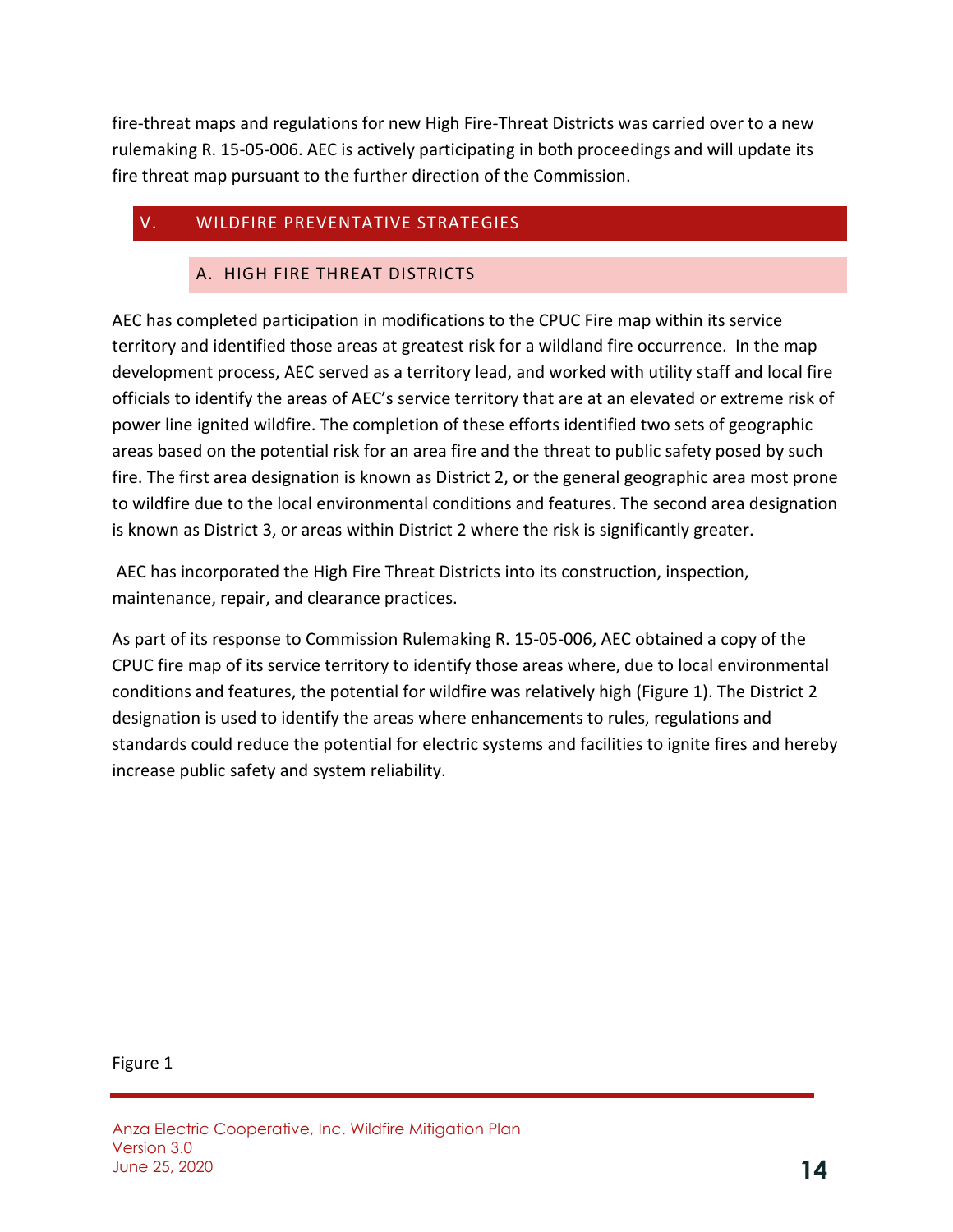

*District 2 = gold, District 3 = red*

The District 2 mapping effort followed several key objective principles. First, District 2 was defined using parameters that would result in relatively constant boundaries not subject to continuous change and revision. This resulted in the use of criteria that tended to be conservative, i.e., more inclusive than exclusive, so that the District 2 would describe the complete domain where the potential for wildfire was relatively high. Additionally, the District 2 map would need to be easily understood by key personnel and users, whether utility or other public officials, who might rely upon it in performing their job responsibilities.

In performing the mapping task, AEC began with the vegetation data developed and maintained by the California Department of Forestry and Fire Protection ("CAL FIRE"). These data were available on the CAL FIRE and Resource Assessment Program ("FRAP") website. Using this data, AEC mapped the fire threat District 2 in its service territory. This encompasses most of the vegetated areas of the Cooperative's service territory. Compared to the District 3 described below, District 2 includes areas where the density of vegetation is relatively low. The CPUC Fire Threat maps describe the fire risks in certain areas as "little or no threat", "moderate", "high", "very high", and "extreme". Generally, District 2 includes all the areas described in the CPUC Fire Threat maps as "extreme" and "very high" risk, and some portion of the areas described as "high" risk.

The District 3 represents those areas within the District 2 where local environmental conditions and features combine to create the highest risk of fire in the AEC service territory. data from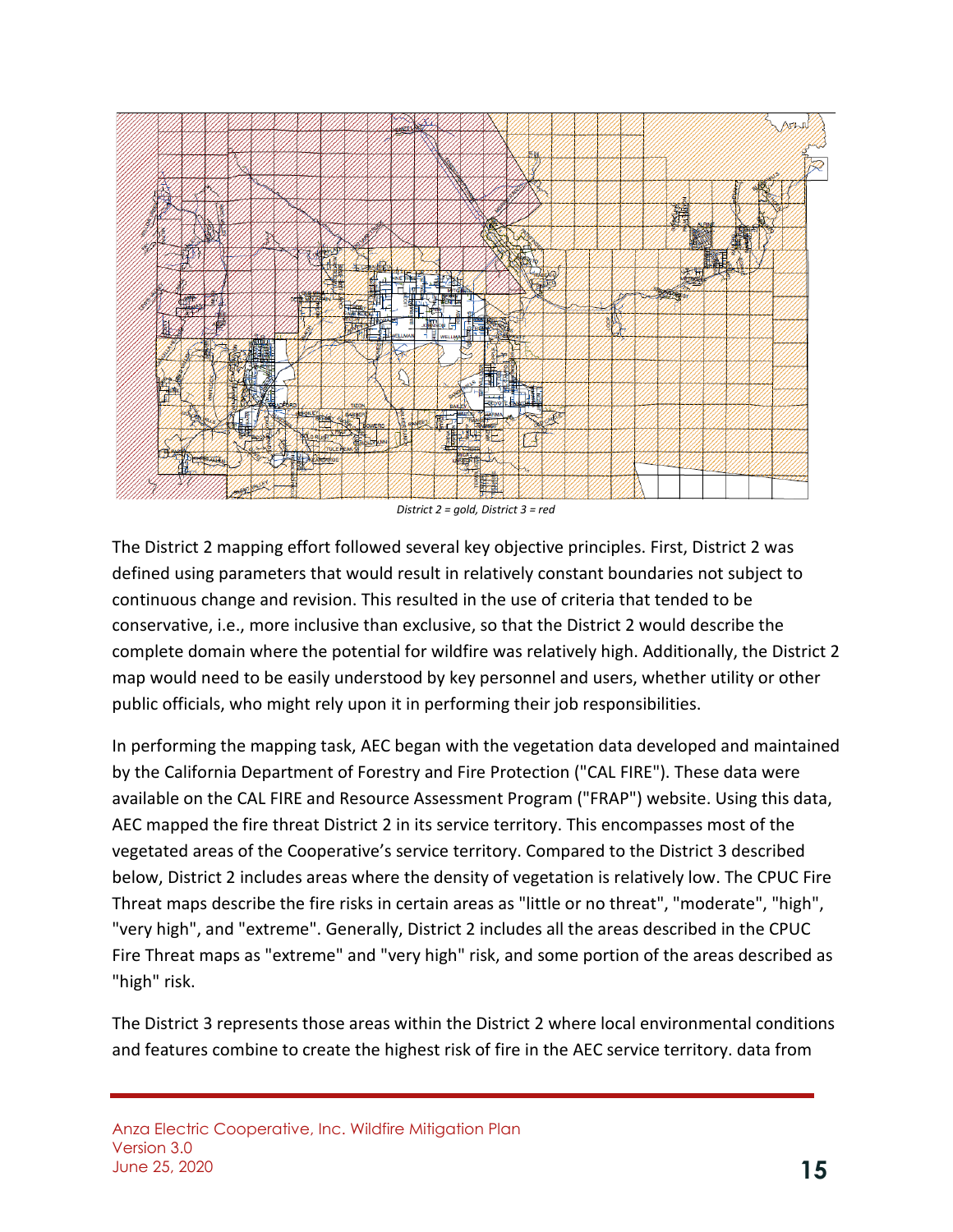the Cal Fire threat map, AEC staff identified areas where the combination of relatively dense vegetation, relatively high winds, and development (e.g., homes, schools, and other community assets) presented the highest risks of fire, property losses and injury from fire. Thus, the District 3 map identifies the areas marked by an overlap of (1) the "highest risk vegetation", i.e., where the vegetation was relatively dense and in close proximity to housing, business and/or community development, and (2) locations prone to high winds. As with the District 2 map, Areas prone to high winds will be identified using data from weather stations located throughout the AEC service territory. The data will be used to identify locations where there exists a reasonable probability that wind speeds would exceed fifty miles-per-hour (50 mph) under the "Santa Ana" wind conditions usually experienced during the late summer and fall in southern California.

The District 3 maps will be reviewed periodically and adjusted to reflect environmental conditions expected to be present during the coming year's fire season, typically the late summer and fall seasons of each year. As noted above, AEC will continue to use its District 2 map until such time as the Commission issues its final rules and regulations governing the development and maintenance of fire-threat maps as part of Phase 3 of Rulemaking 08-11-005, which is now included in rulemaking R.15-05-006. AEC continues to participate in that proceeding and will update its High-Risk Fire map pursuant to the further direction of the **Commission** 

### B. WEATHER MONITORING

<span id="page-15-0"></span>Although the risk of fire is a year-round reality, there are certain recurring environmental and weather conditions, particularly during the late summer and early fall, when the risks of and from fire, particularly from uncontrolled wildfires, in the AEC service territory are abnormally high and the dangers most severe. AEC's fire-prevention and risk-mitigation activities begin with intensive data gathering and data analysis so that, if and when these abnormal and dangerous conditions are anticipated or occur, AEC is prepared to mobilize personnel and resources to abate, mitigate and respond to these conditions and any potential fire threats.

AEC's utilizes weather databases that are constantly updated using weather data provided by a number of sources, including the United States National Weather Service (NWS) and AEC's weather monitoring stations. To date, AEC has installed weather monitoring stations at 5 strategic locations in the high fire threat District 2 and District 3 and will actively deploy more as the need arises. To further improve our situational awareness, AEC is researching adding high visibility, high resolution cameras that will be controlled remotely and can rotate a full 360 degrees.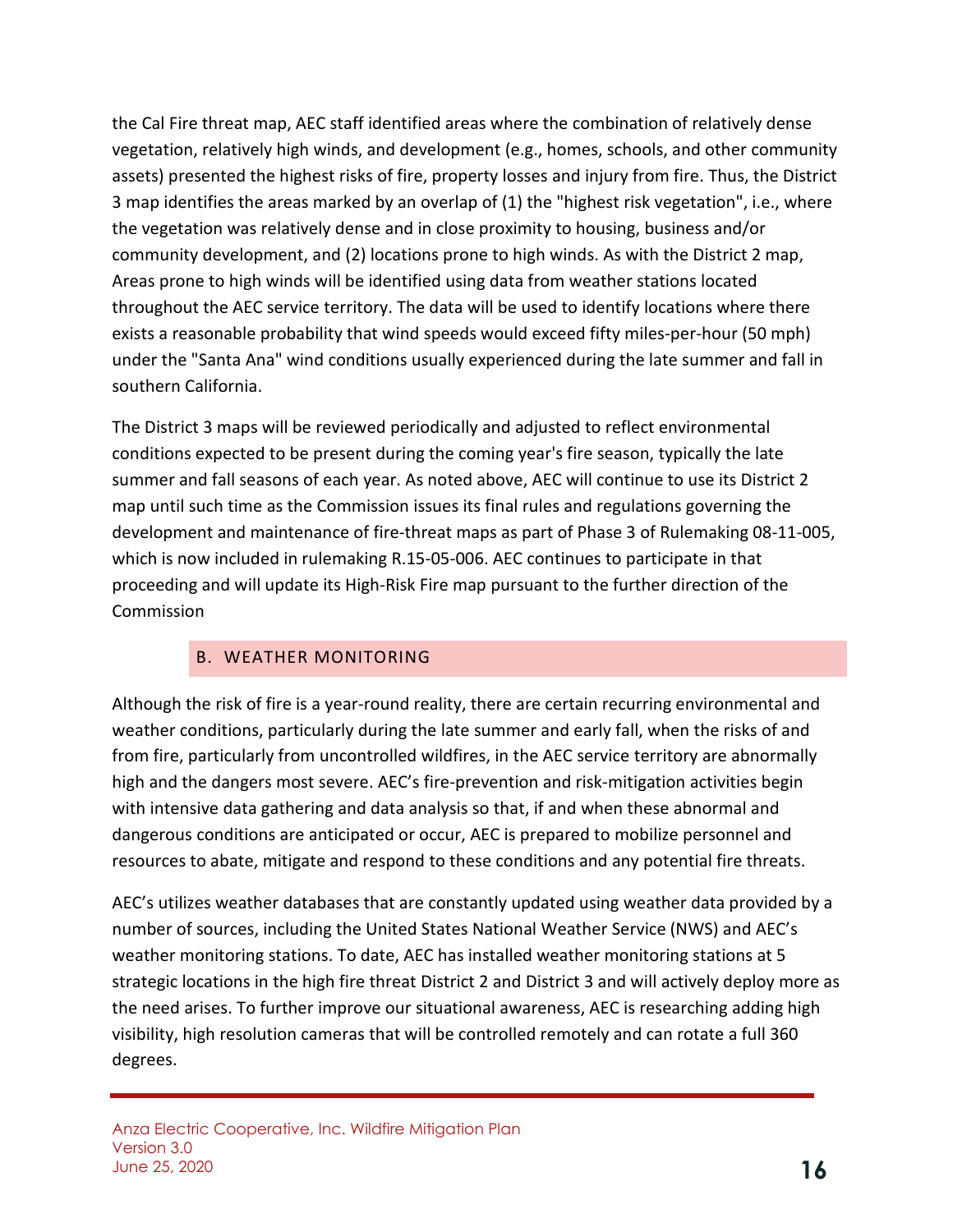AEC's weather monitoring stations provide over 3,000 data points per day. Additionally, AEC is developing a partnership with SCE and SDG&E to share weather related data on the borders in which the SCE, SDG&E and AEC's service territories meet. Last AEC pays close attention to the USDA Forest Service's National Fire Danger Rating System and has incorporated this rating system into our operating conditions assessment.

The combined resources will provide a detailed daily forecast of weather conditions relevant to AEC's operations. The forecasts, a combination of heat, humidity, wind, and other conditions, are combined into an "Operating Condition" assessment, which tracks the potential for fires occurring in any region of the AEC service territory. There are four (4) Operating Conditions used for these purposes:

- **Normal Condition:** This condition is declared when it has been determined that weather conditions are not conducive for wildfires within the AEC service territory;
	- o *Fire Danger Level: Low:*

When the fire danger is "low" it means that fuels do not ignite easily from small embers, but a more intense heat source, such as lightning, may start fires in duff or dry rotten wood. Fires in open, dry grasslands may burn easily a few hours after a rain, but most wood fires will spread slowly, creeping or smoldering. Control of fires is generally easy.

- **Elevated Condition**: This condition is declared when it has been determined that weather conditions have become conducive for wildfires within the AEC service territory;
	- o *Fire Danger Level: Moderate*

When the fire danger is "moderate" it means that fires can start from most accidental causes, but the number of fire starts is usually pretty low. If a fire does start in an open, dry grassland, it will burn and spread quickly on windy days. Most wood fires will spread slowly to moderately. Average fire intensity will be moderate except in heavy concentrations of fuel, which may burn hot. Fires are still not likely to become serious and are often easy to control.

- **Extreme Condition:** This condition is declared when it has been determined that a combination of high winds, low relative humidity, and the burn environment will create critical fire weather conditions; and,
	- o *Fire Danger Level: High* When the fire danger is "high", fires can start easily from most causes and small fuels (such as grasses and needles) will ignite readily. Unattended campfires and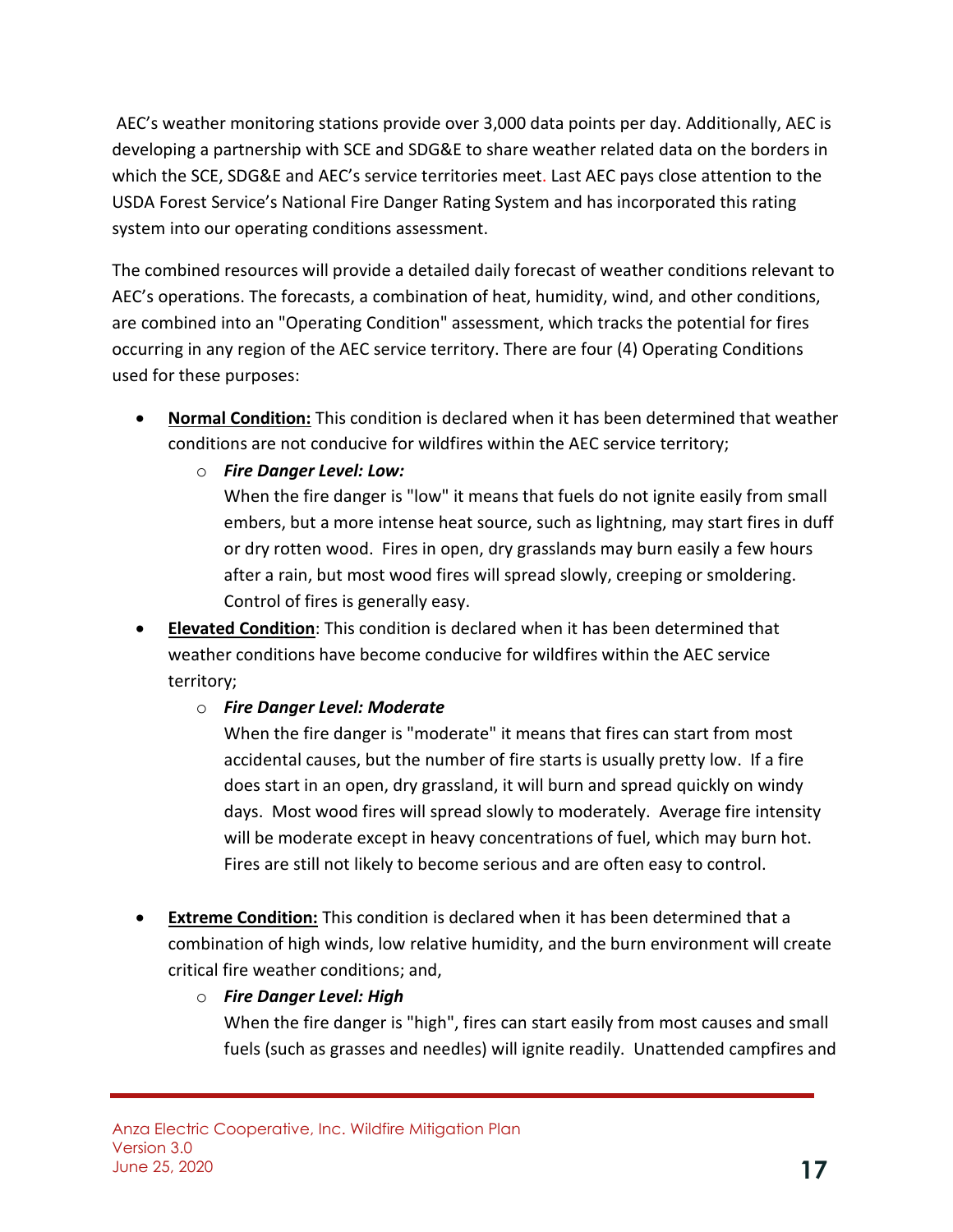brush fires are likely to escape. Fires will spread easily, with some areas of high intensity burning on slopes or concentrated fuels. Fires can become serious and difficult to control unless they are put out while they are still small.

• **Red Flag Warning (RFW) Condition:** Red Flag Warning Condition is declared by the National Weather Service when high winds and low relative humidity are forecasted to occur for an extended period of time. Depending on the condition reported various operational changes and rules appropriate to each condition will be triggered and implemented.

#### o *Fire Danger Level: Very High*

When the fire danger is "very high", fires will start easily from most causes. The fires will spread rapidly and have a quick increase in intensity, right after ignition. Small fires can quickly become large fires and exhibit extreme fire intensity, such as long-distance spotting and fire whirls. These fires can be difficult to control and will often become much larger and longer-lasting fires.

#### o *Fire Danger Level: Extreme*

When the fire danger is "extreme", fires of all types start quickly and burn intensely. All fires are potentially serious and can spread very quickly with intense burning. Small fires become big fires much faster than at the "very high" level. Spot fires are probable, with long-distance spotting likely. These fires are very difficult to fight and may become very dangerous and often last for several days.

Each day, AEC assigns one of four operating conditions based on the relevant weather data and knowledge of local conditions:

- **(1) Normal:** During normal conditions, no changes are made to operations or work policy.
- **(2) Elevated:** During elevated fire-risk conditions:
	- a. Fire District 2: reclosures are set to non-reclose, patrols are conduction on any section that has been de-energized – beginning with the load side of segment to sectionalized device. If distribution outage is caused by sub-station outage, the line may be energized without patrolling.
	- b. Fire District 3: reclosures are set to non-reclose, patrols are conduction on any section that has been de-energized – beginning with the load side of segment to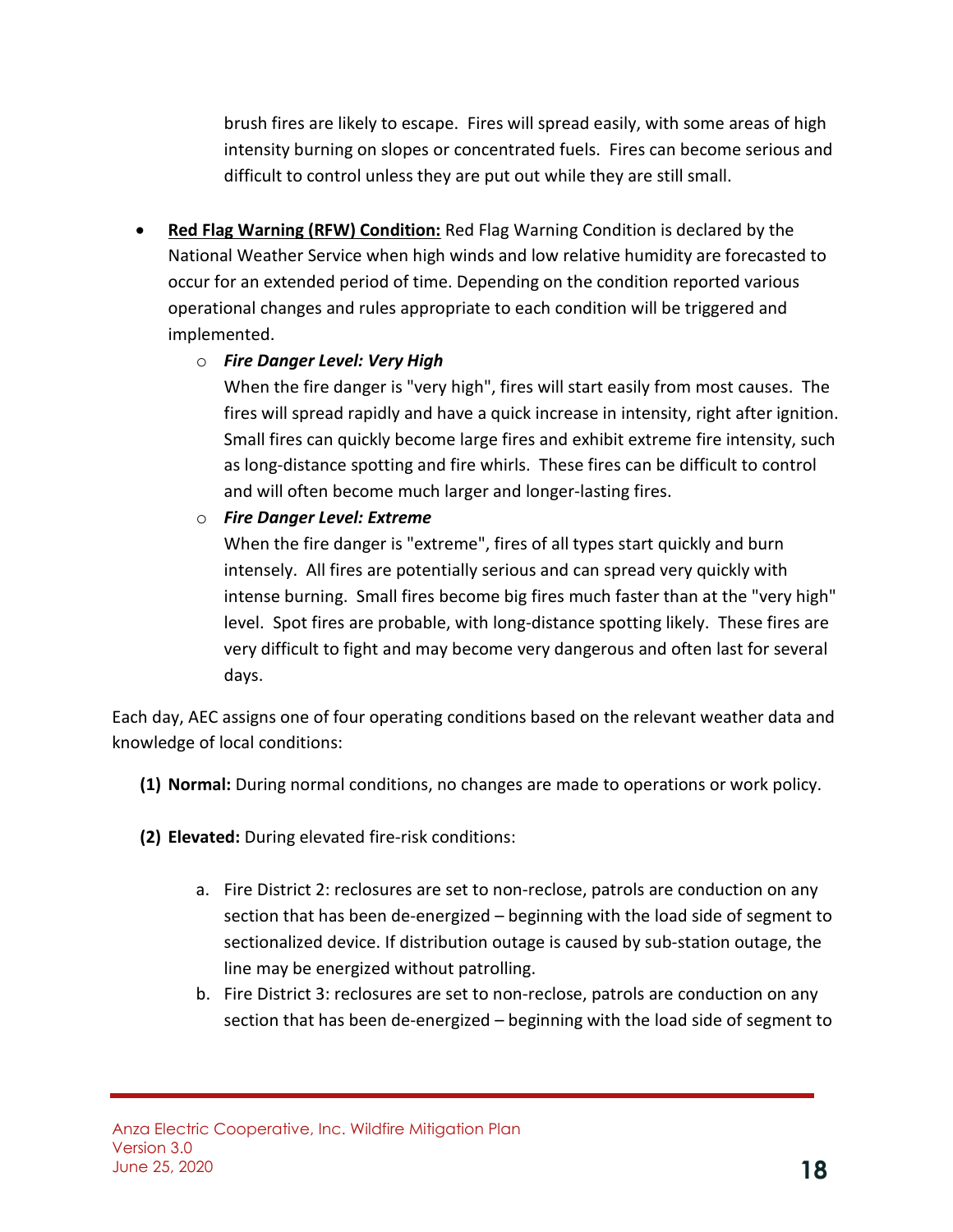sectionalized device. If distribution outage is caused by sub-station outage, the line may be energized without patrolling.

- **(3) Extreme/Red Flag:** During extreme fire-risk conditions and if the National Weather Service declares a Red Flag Warning for any portion of AEC's service territory:
	- a. Fire District 2: reclosures are set to non-reclose, patrols are conducted in areas that present greatest risk within this District, patrols entire line of any deenergized section before energizing. If distribution outage is caused by substation outage, segment can be re-energized after a complete patrol of all line segments.
	- b. Fire District 3: reclosures are set to non-reclose, patrol entire line segment before energizing. If >56 mph wind gusts occur at weather station closest to line segment, observers placed close to affected area. Crew deployment plan is activated.

The daily weather forecast and Operating Condition are broadcast by electronic media to personnel whose activities are affected by the declaration of the Operating Condition - the forecast, particularly when the threat of fire is high or rising, will be updated and rebroadcast as conditions warrant and as determination is appropriate. The forecast is broadcast in real-time to all of AEC employees. Personnel receiving these weather forecasts are trained to adjust their activities, duties and priorities based upon the Operating Condition reported.

Generally, as actual or forecasted wind speeds, measured in terms of both sustained winds (the average wind speed across ten-minute intervals) and wind gusts (the highest wind speed occurring during a three-second period within a ten-minute interval), increase, the Operating Condition will change (or "be elevated"), from "Normal" to "Elevated Condition", "Extreme Condition" or "Red Flag Condition", depending on environmental and weather conditions and the strength of the winds being experienced or forecasted. With each step-change in the Operating Condition, personnel are placed on appropriate levels of alert. In addition, the level of system monitoring and, ultimately, system operations and activities, are elevated according to the prevailing Operating Condition. Most importantly, as wind speeds increase, AEC deploys field crews and the entire distribution system will be placed on "One Shot" to mitigate the increased probability that a wildfire will be ignited.

### <span id="page-18-0"></span>C. DESIGN AND CONSTRUCTION STANDARDS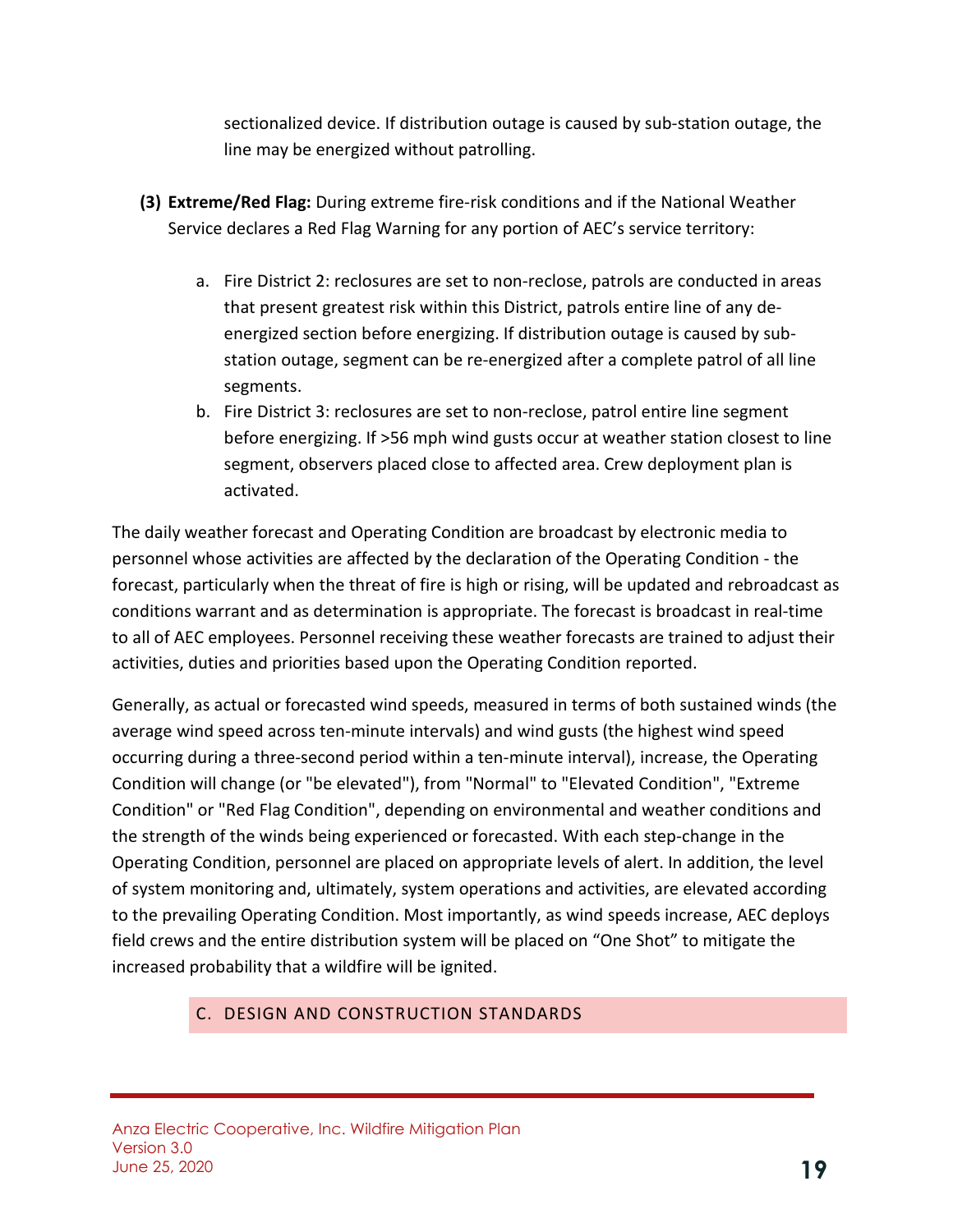To reflect the more stringent design and construction standards adopted by the Commission and to improve the performance of the AEC system in terms of meeting fire-prevention goals, the AEC Facilities Design Manual, originally designed to meet the requirements of the Rural Utility Service, is being modified to include an entirely new section aimed at providing guidance for hardening circuits against the risk of fire. These modifications include both proactive measures designed to reduce the incidence of ignitions and reactive measures by which AEC can respond to the threat of fires and mitigate the threat of fires.

AEC is also an aggressive advocate for modernizing those portions of the Commission's General Order 95 which provide the rules and regulations governing the design and construction of overhead electric and communications facilities. AEC continues to participate in the discussions regarding fire safety regulations for a new "High Fire Risk District" with stakeholders in rulemaking R.15-05-006 with the objective of improving General Order 95's focus on fire-safety and system reliability objectives. Fire safety begins with the design and construction standards pursuant to which utility facilities are designed, built and operated, so improving these regulations will provide the foundation for assuring that facilities built in the future will be stronger and safer than those built under prior versions of the rules.

#### **Wood-to-Ductile Iron Pole Replacement Program**

AEC is implementing a program to undertake replacement of wood poles used in those portions of AEC's distribution system located in the District 2 and District 3, substituting ductile iron poles in their place. Wood poles are constructed to withstand working loads under stress of fifty-six miles per hour (56 mph) wind speeds. These new ductile iron poles are designed to withstand working loads under the stress of eighty-five mile-per-hour (85 mph) wind speeds and in some specific cases up to one hundred and ten miles-per-hour (110mph). To date, AEC hired professional pole inspection contractors to inspect our existing wood poles and has begun installation of the new ductile iron poles to replace any wood poles that have become unserviceable based on the results of pole inspections conducted in the high fire threat zones. AEC is assessing the viability of higher strength conductors to be installed in conjunction with our new ductile iron poles and increased spacing between lines beyond the requirements of Commission General Order 95, resulting in a decrease in the likelihood of energized lines coming into contact with one another or arcing after being struck by flying debris

## D. VEGETATION MANAGEMENT

<span id="page-19-0"></span>AEC currently maintains records for all areas of concern located near its power lines. All the inventoried areas in AEC's database are monitored using known species and specimen growth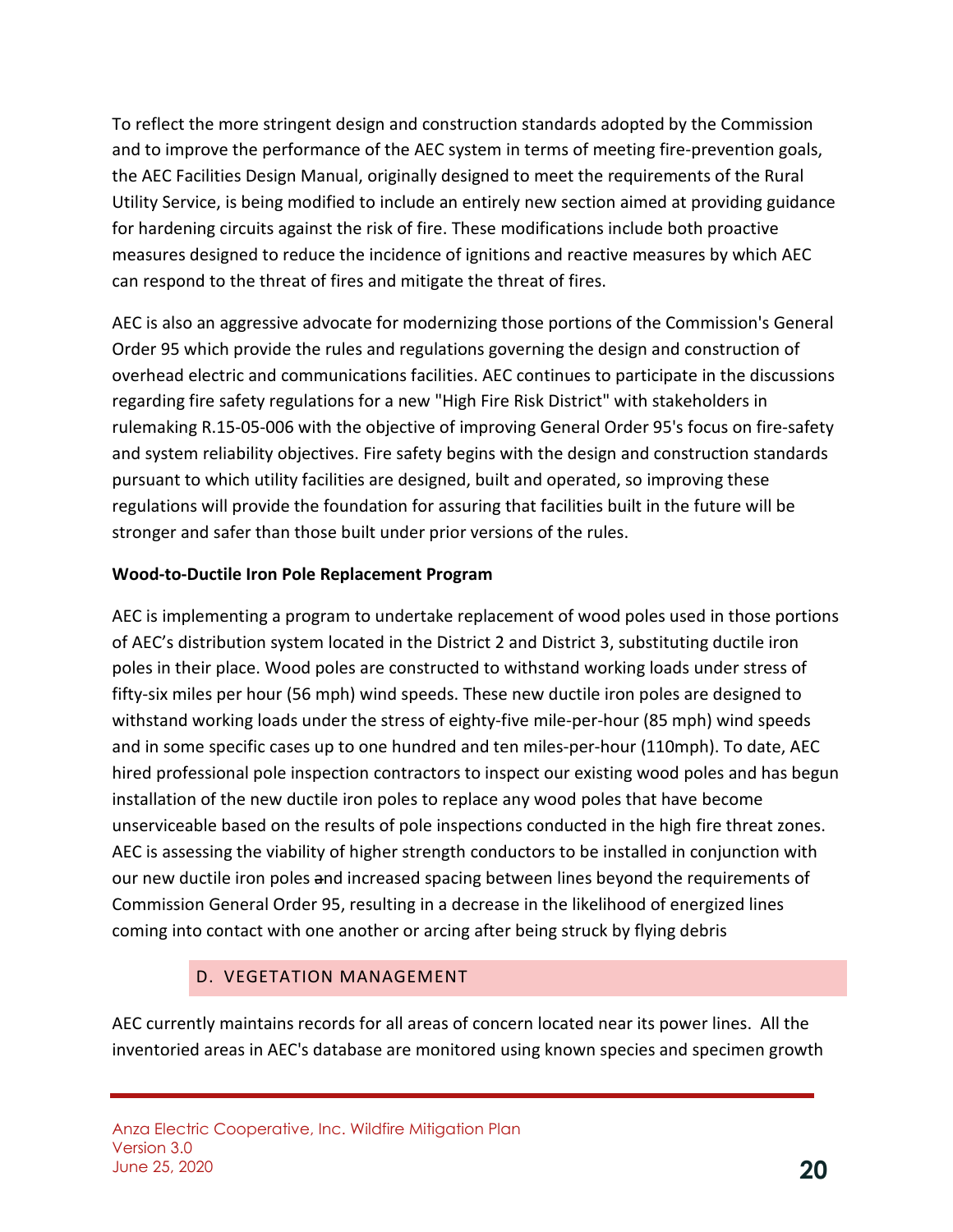rates as provided by our vegetation maintenance contractor, with additional consideration given to the amount of rainfall occurring during periods affecting overall tree growth, and past pruning practices. Each tree within our distribution right of way (ROW) is visited by a contracted trimmer on an annual cycle. The annual inspections are routine maintenance and hazard tree assessments to ensure that every tree remains fully compliant for the duration of the cycle and/or is trimmed according to accepted standards and clearances. The tree evaluation includes 360-degree assessment of every tree within the 'strike zone' of the conductors and maximize time-of-trim clearances. All tree trimming is conducted in accordance to General Order 95., Rule 35. This rule requires a minimum of 18" (inches) of clearance between vegetation and energized conductors (wires) carrying more than 750 volts. Additionally, AEC adheres to California Public Resources Code (PRC) 4293, which requires a 4-foot radial clearance be maintained at all times for conductors between 2,400 and 72,000 volts. To the extent unsafe clearances may exist a service order to clear vegetation is issued and trimming is completed annually.

AEC also manages over 12,000 poles within the CAL FIRE jurisdictional areas that have been designated as "subject poles". For poles within the CAL FIRE jurisdiction that bear "non-exempt" attachments, such as a transformer or hot line clamp, AEC is required to perform "pole brushing", that is, clearing all vegetation within a ten-foot radius of the pole in accordance with General Order 95, rule 35 and California Public Resources Code (PRC) 4292 with a goal of 95- 100% completion annually. To further reduce potential ignition sources, AEC's Operations Department stays vigilant and seeks to reduce the number of non-exempt power line components by replacing such equipment, where feasible, with exempt equipment, which should also reduce the potential for pole attachments to become an ignition source.

### **Special Case – San Bernardino National Forest**

The San Bernardino National Forest Master Special Use Permit (MSUP) and Permit to Construct (PTC) for Power Line Replacement Projects. AEC currently operates and maintains a network of electric facilities located within the San Bernardino National Forest (SBNF). AEC has applied for a renewal of its permit to operate and maintain facilities within SBNF and is operating under an approved provisional permit. The construction and maintenance permit allows AEC to develop a series of projects and activities aimed at increasing safety and reliability of existing electric facilities within and near the SBNF. Final approval of the permit is expected to happen in 2020 after review by US Fish and Wildlife Service.

The current provisional permit has a section on wildfire protection and includes best management practices (BMP's) 56 through 58 that address this. They state as follows: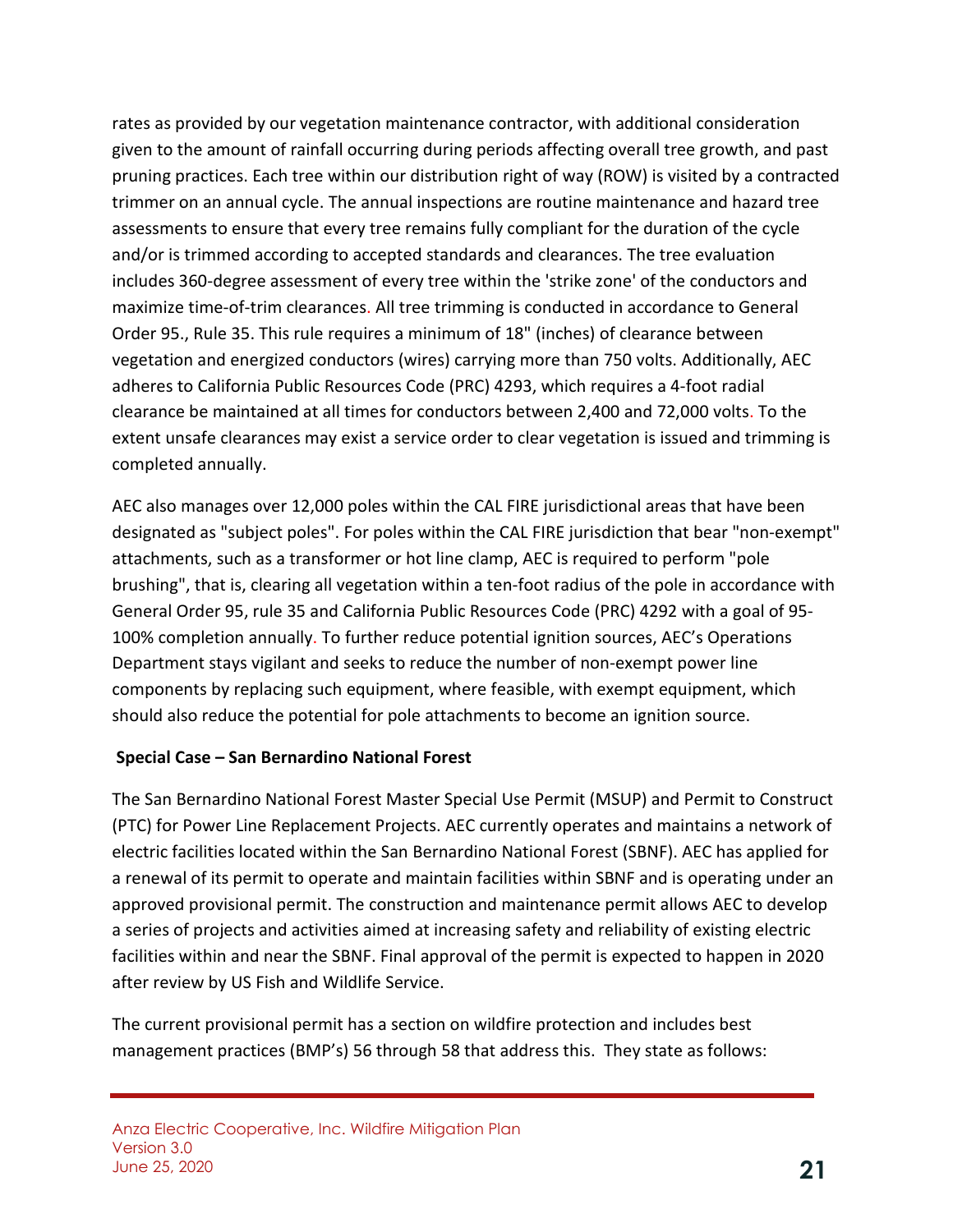#56; Working in collaboration with the USFS, the applicant will assist USFS in identifying a fire prevention and suppression plan, which shall be reviewed, modified, and approved, as appropriate, by the authorized officer (of the USFS). The applicant shall take into account such measures for prevention and suppression of fire on the right-of-way and other public land used or traversed by the applicant in connection with operations of the right-of-way. Project personnel shall be instructed as to individual responsibility in implementation of the plan.

#57; During construction, operation, maintenance, and termination of the right-of-way, during the period of July 1 to Sept. 15, vehicles, gas powered equipment, and fuels shall be equipped with spark arresters approved by the authorized officer.

#58; The applicant shall maintain a fire watch with fire-fighting equipment during construction as required by the authorized officer. When requested by the authorized officer, the applicant shall make his equipment already at the site of the operators, temporarily available for fighting fires in the vicinity of the project. Payment for such services will be made at rates determined by the authorized officer.

## E. INSPECTIONS

<span id="page-21-0"></span>AEC meets or exceeds the minimum inspection requirements provided in CPUC GO 165 and CPUC GO 95, Rule 18. Pursuant to these rules, AEC inspects electric facilities as follows:

- "Patrol inspections" a simple visual inspection, of applicable utility equipment and structures, that is designed to identify obvious structural problems and hazards. Patrol inspections are be carried out in the course of other AEC business. All poles are visually inspected at minimum, annually.
- "Detailed" one where individual pieces of equipment and structures are carefully examined, visually and through use of routine diagnostic test, as appropriate, and (if practical and if useful information can be so gathered) opened, and the condition of each rated and recorded. Detailed inspections are preformed throughout the system on a rotating cycle every three years. In areas that are in the fire threat District 3 and certain areas of District 2 that are deemed to be of greater fire risk threat, detailed inspections may occur more frequently.
- "Intrusive" involving movement of soil, taking samples for analysis, and/or using more sophisticated diagnostic tools beyond visual inspections or instrument reading are conducted every 5 years. In areas of the system in fire threat District 3 and higher fire risk areas of District 2, intrusive inspections may occur more frequently depending on the age of the facilities.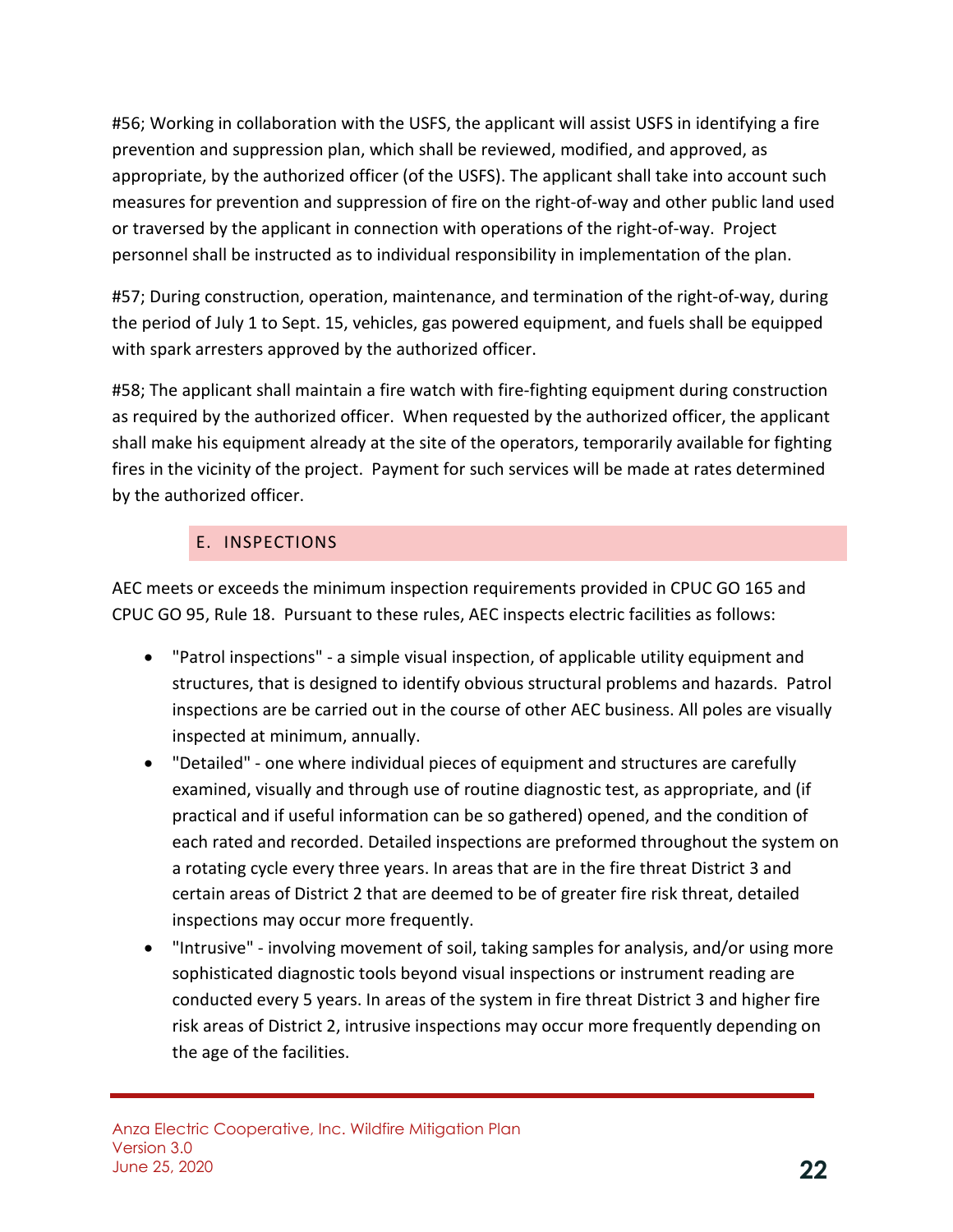Additionally, AEC staff uses their knowledge of the specific environmental and geographical conditions to determine when areas outside of the High Fire Threat District require more frequent inspections.

AEC has implemented more stringent monitoring and inspection programs in the District 2 and District 3, which will intensify our efforts to identify potential substandard system facilities and elements. As an example of these efforts, AEC has executed the use of pole-loading algorithms with computer software programs which more accurately calculate working loads and stresses. In addition, AEC will coordinate these activities with communications infrastructure providers which jointly use AEC's poles and facilities once the software has been implemented system wide and personnel are fully trained on its usage.

AEC is in the process of developing an outage database which will be used for reliability measurement and reporting purposes. Correlations between outages and locations will be analyzed to determine whether certain equipment is prone to outage or has the potential to be an ignition source. This analysis will then be matched to weather and other environmental conditions. Where it is determined that certain types of hardware have higher incidents of failure and potentially a higher incidence rate for ignition, they will be replaced or prioritized for replacement. Outages related to trees and or vegetation are currently investigated, documented, and results analyzed to determine if additional pruning or removal measures are warranted to prevent any reoccurrence.

If AEC staff discovers a facility in need of repair that is owned by an entity other than AEC, AEC will issue a notice to repair to the facility owner and work to ensure that all necessary repairs are completed promptly.

AEC works to ensure that all inspections to be performed within the High Fire Threat Districts are completed before the beginning of the historic fire season, typically September 1. AEC monitors drought conditions and other relevant factors throughout the year to determine if inspections should be completed on a shorter timeframe.

AEC maintains a database of vegetation and other obstacles or trouble spots near AEC's facilities which is updated on an annual basis.

## F. WORKFORCE TRAINING

<span id="page-22-0"></span>AEC believes that an important line of defense against the ignition of fires is a well-trained and alert workforce. Internally, AEC has created a culture of fire prevention. To that end, AEC is developing an extensive set of work rules and complementary training programs designed to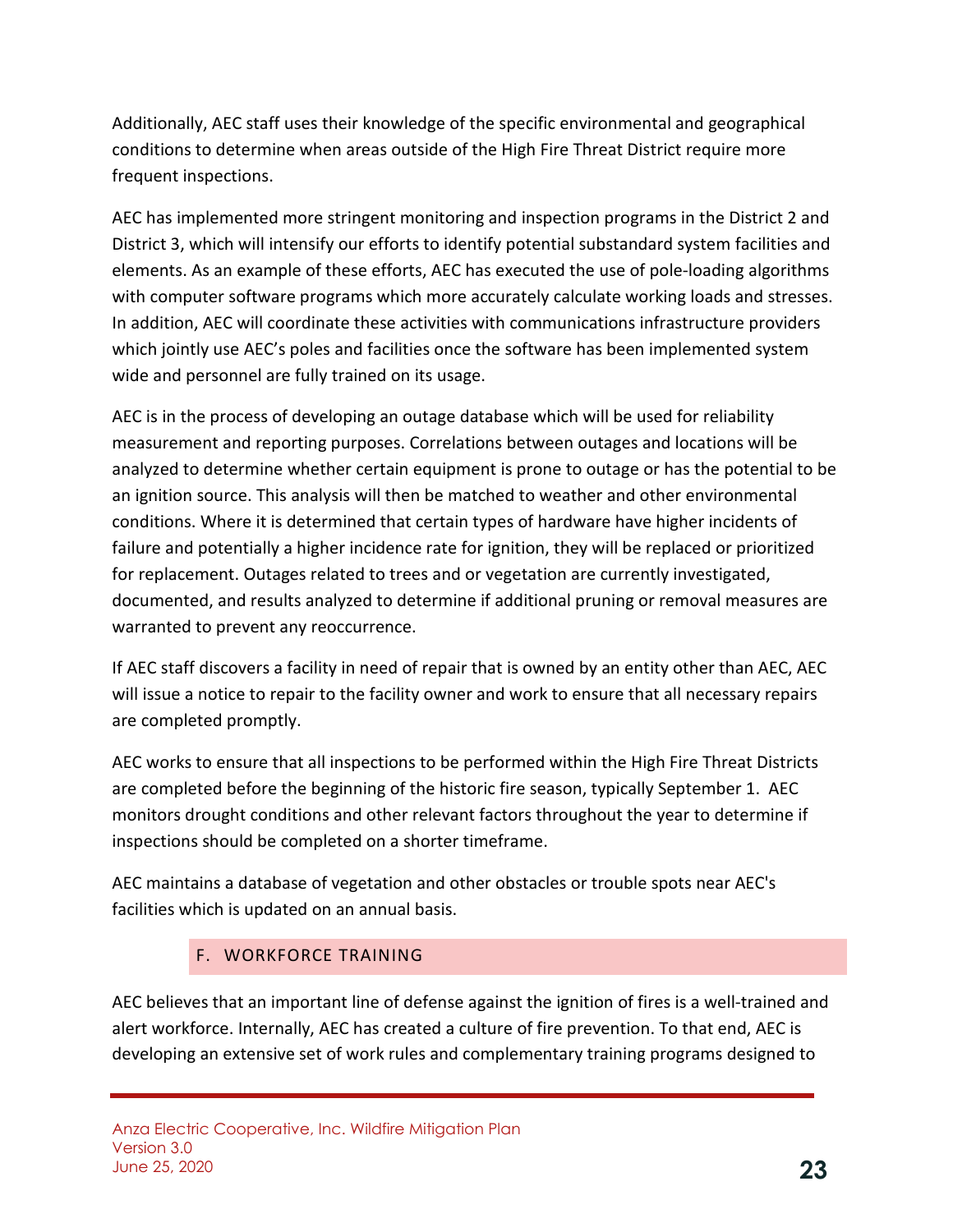minimize the likelihood that AEC's facilities or field work be the source of ignition for a fire. Management has taken a proactive role in ensuring that all employees are aware of fire threat weather conditions, and requires that all employees immediately report and document any suspicious activities witnessed in the field, immediately report and document knowledge of any fires within AEC's service territory, and are required to document all known information related to any fire within the AEC service territory regardless of the cause. Additionally, management is developing a training program for employees that will incorporate regulatory changes, weather updates, situational awareness, and partnerships with cooperating agencies.

## G. RECLOSER POLICY

<span id="page-23-0"></span>As part of its commitment to providing safe and reliable utility services to our membership AEC has begun replacement of older oil circuit reclosers (OCR's) with single-phase solid-state vacuum reclosers focusing heavily on the District 2 and District 3. This equipment will allow AEC quicker reaction times during reclosing operations and be able to sectionalize various elements of our distribution system to better manage system operations and reliability. These reclosers and other Supervisory Controlled and Data Acquisition ("SCADA") controlled reclosers are managed remotely by AEC's Distribution System Operators. In addition, AEC will implement more sensitive relay settings to all SCADA reclosers in the District 3. These sensitive relay settings will provide very fast clearing of faults on distribution circuits and are capable of being remotely operated via SCADA, allowing for real-time adjustments triggered by adverse weather conditions.

## H. DEENERGIZATION

<span id="page-23-1"></span>AEC has the authority to preemptively shut off power due to fire-threat conditions, however, this option will only be used in extraordinary circumstances. AEC will make a case-by-case decision to shut off power based on the following considerations:

- Red Flag Warnings issued by the National Weather Service for fire weather zones that contain AEC circuits;
- AEC staff assessments of local conditions, including wind speed (sustained and gust), humidity and temperature, fuel moisture, fuel loading and data from weather stations;
- Real-time information from staff located in areas identified as at risk of being subject to extreme weather conditions;
- Input from local fire experts and vegetation experts;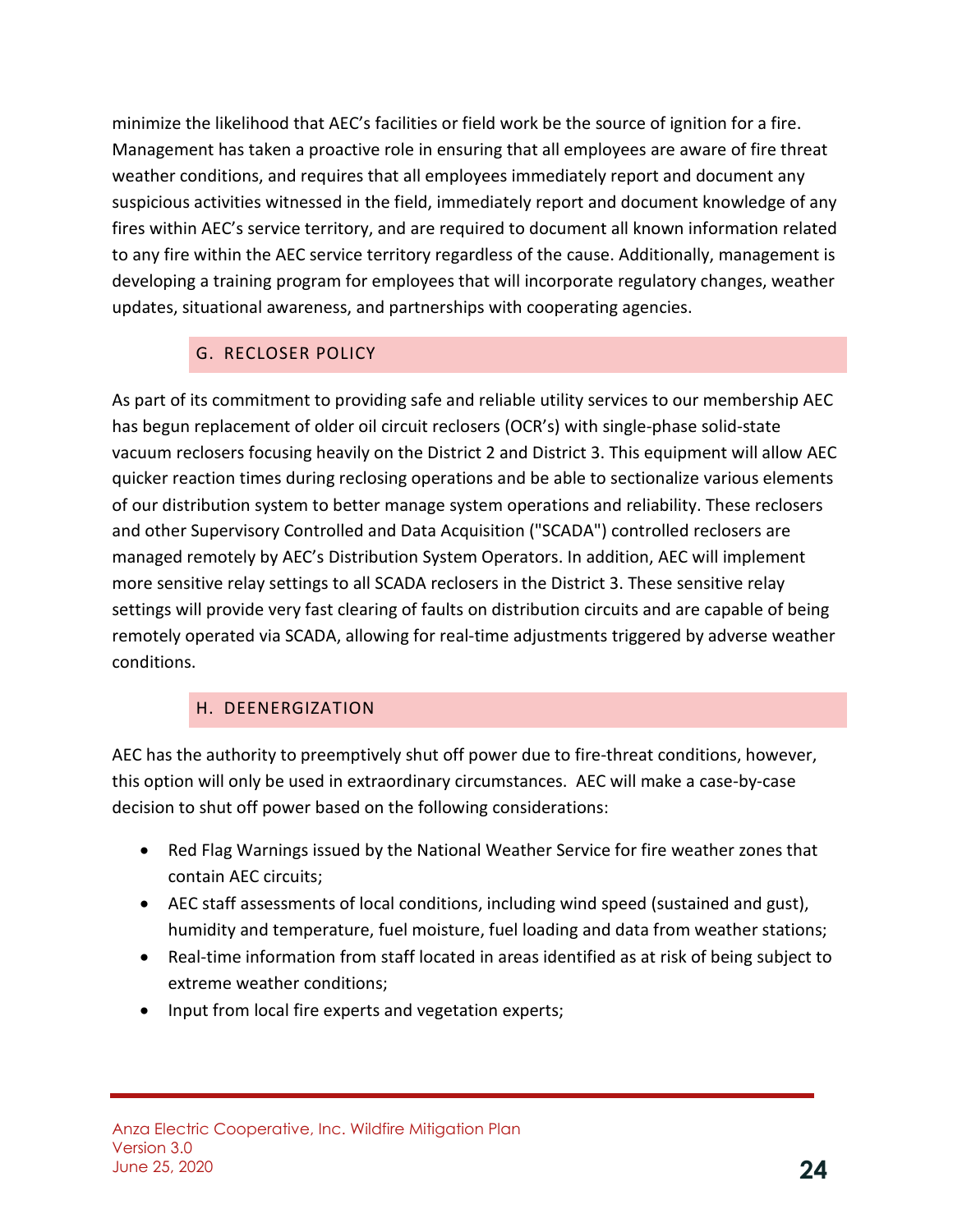- Input from local and state fire authorities regarding the potential consequences of wildfires in select locations;
- Alternative ways to reroute power to affected areas;
- Awareness of mandatory or voluntary evacuation orders in place;
- Expected impact of de-energizing circuits on essential services;
- Other operational considerations to minimize potential wildfire ignitions, including the blocking of reclosers on the identified circuit(s);
- On-going fire activity throughout AEC territory and California;
- Ability to notify customers;
- Notifications to local governments and public officials; and
- <span id="page-24-0"></span>• Potential impacts to communities and customers

## 1. IMPACTS TO PUBLIC SAFETY

AEC recognizes the impacts associated with system outages, therefore, before de-energizing, AEC also looks at other operational restrictions and considerations that can be put in place to minimize potential wildfire ignitions. De-energization only occurs when it is deemed necessary, based on the above factors, in order to protect public safety.

Public safety impacts resulting from a de-energizing event include:

- Loss of water all residential and commercial services relay on wells for water
- Disruption in communications from local cellular carrier and telecommunications
- Loss of power can lead to medical emergencies for members of the community requiring powered medical equipment or refrigerated medication. Additionally, lack of air conditioning can negatively impact medically vulnerable populations.
- Traffic congestion resulting from the public evacuating de-energized areas can lengthen response times for first responders.
- Negative impacts from local businesses forced to close during the shutdown.
- Inability to open garage doors and electric gates during a wildfire event can lead to injuries and fatalities.

## 2. CUSTOMER NOTIFICATION PROTOCOLS

<span id="page-24-1"></span>AEC plans to begin notifying members approximately 48 hours in advance of a potential PSPS event and will attempt to notify members approximately 24 hours before power is shut off. Additional notifications will be made throughout the outage, when power has been shut off and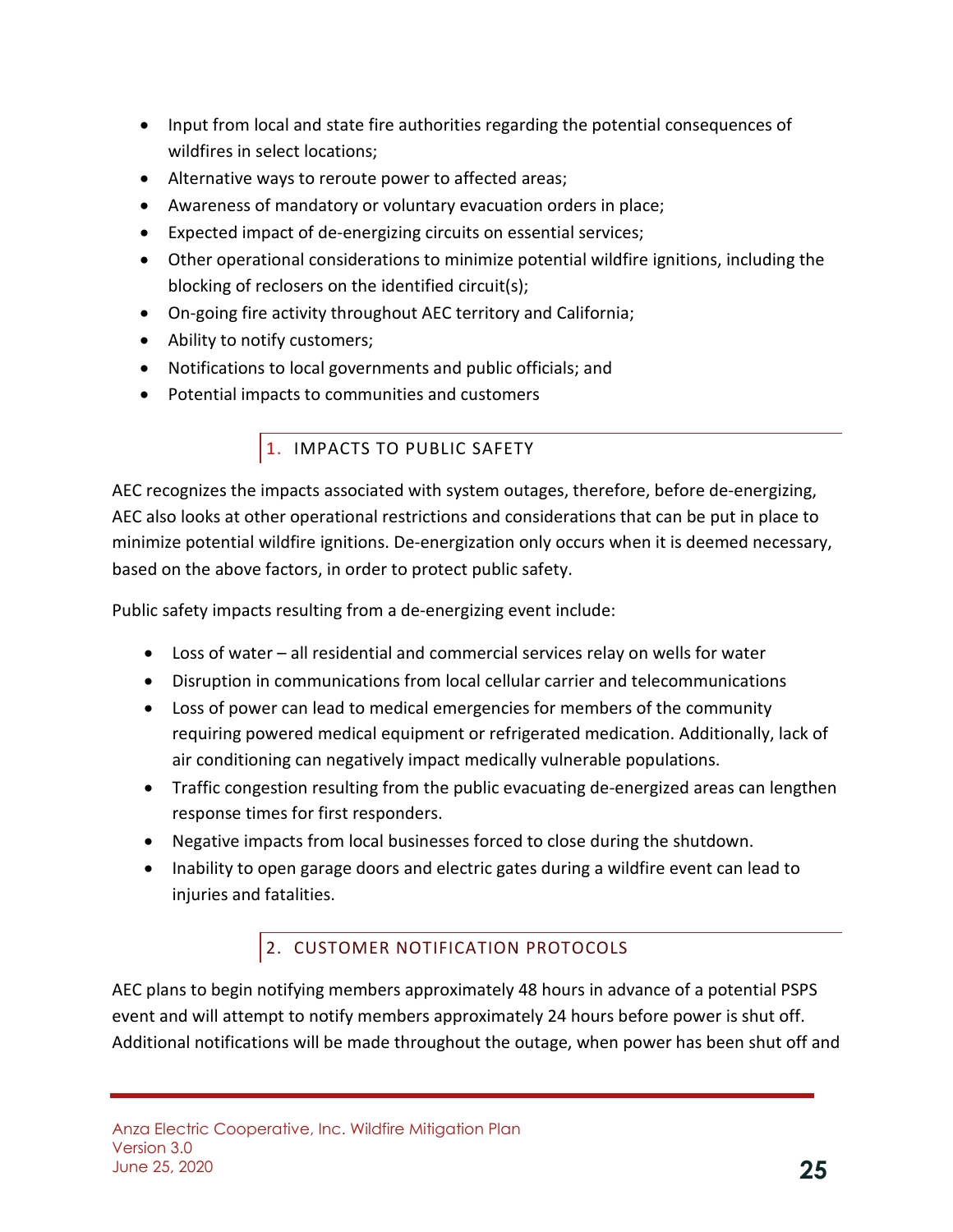when it has been restored. There may be situations which prevent AEC from providing advance notice. The actual onset of extreme weather conditions and other circumstances beyond our control may impact coordination and notification efforts.

Notification may occur via a combination of phone calls, member messaging, anzaelectric.org, and social media.

## <span id="page-25-0"></span>VI. COMMUNITY OUTREACH AND PUBLIC AWARENESS

AEC has created a multi-level approach to community education and outreach as our contribution to public awareness of fire threats, fire prevention and emergency preparedness. The key elements of this approach are described below.

### **Fire Safety Communication**

AEC provides regular communications to residents and businesses located within our service territory. These fire-safety and emergency communications include, but are not limited to;

- Member education events, emergency preparedness symposiums for businesses, public participation meetings, and backup generator safety workshops;
- Informational and emergency preparedness mailings;
- Educational advertising campaigns focusing on AEC preparations for the fire season and the preparations AEC's members should make for emergencies;
- Educational information disseminated through the *Currents* magazine;
- Distribution of informational pamphlets, which provides formatted emergency information that easily folds and fits in an automobile glove box or emergency kit;
- Distribution of "refrigerator magnets" bearing important emergency information;
- The provision of weather information and system-outage status via the AEC Facebook page, website, and member messaging system;
- Dissemination of information regarding emergency-preparedness events via social media, such as Facebook;
- Website campaign offering members access to safety checklists and fire-safety videos.

In addition to routine outreach and communications, AEC intensifies its effort to communicate with members when fire-threat conditions are elevated or extreme. AEC has instituted an early warning system advising members that a Red Flag Warning has been declared by the National Weather Service and dangerously high winds are expected. This early warning system consists of our member messaging system, website and Facebook updates, and public service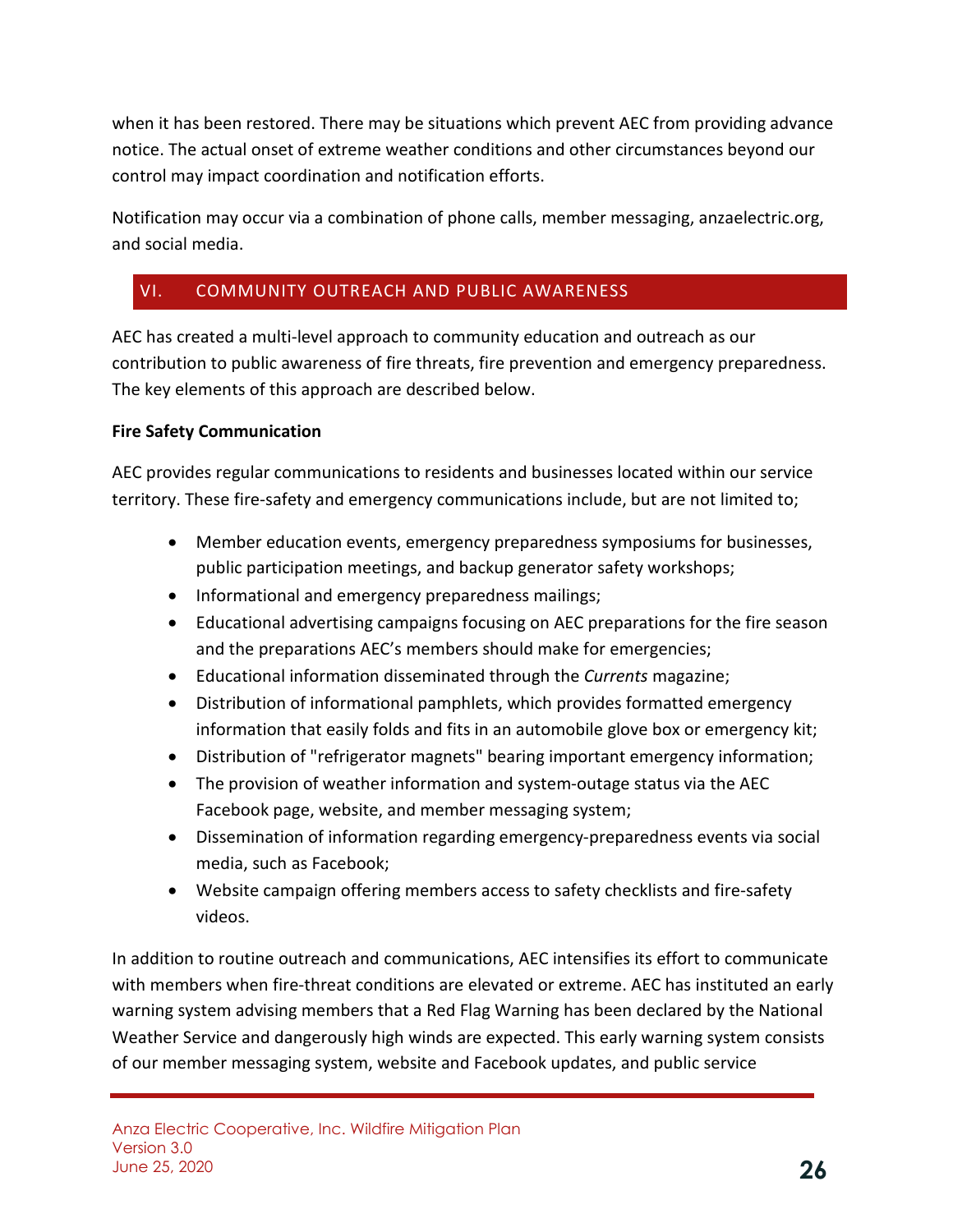announcements on KOYT 97.1. When the conditions are present in which AEC is likely to deenergize lines, AEC will consider the need as a priority, to notify critical first responders, health care facilities, and operators of telecommunications infrastructure.

As alert conditions are elevated, AEC also directly contacts our life support members. Under emergency situations in which AEC is experiencing a system wide outage and cannot contact these members, AEC will send field personnel or other available resources to make personal contact.

Additionally, as part of this Wildfire Mitigation Plan, AEC is currently assessing the risks to the health and welfare of members who may lose power, including the impact on water supply resulting from deenergizing power lines and will update this plan accordingly.

### **Partnering with Firefighting Agencies**

AEC is developing a partnership with the local fire stations, CAL FIRE and other organizations to address a range of fire prevention and emergency activities. The outcome of these partnerships will be reported in future revisions of the AEC FMP and suggestions from these agencies will also be incorporated.

### **Community Partnerships**

In 2017, AEC began discussions with the Riverside County Emergency Management Department to develop a program that will prepare our members for the threat of wildfire and other natural disasters, and community leaders were invited to participate in a fire safety collaboration process. This program includes public meetings in which information related to fire safety, disaster preparedness, and county resources is presented. AEC will also reach out to our other stakeholders representing local schools, water districts, Tribal Authorities, and fire departments - to develop a joint fire communication plan. During May 2019, staff met with the Ramona Tribe to discuss Wildfire Mitigation Plans and exchange information. As a result, AEC obtained a copy of the Ramona Band of Cahuilla Indian's Multi-hazard Mitigation Plan. I copy of this plan is included in Appendix B. As our joint communication plan is developed, the AEC Wildfire Mitigation Plan will be updated accordingly.

## <span id="page-26-0"></span>VII. RESTORATION OF SERVICE

Once the extreme fire threat conditions subside and it is safe to do so, AEC crews will begin patrolling power lines, repairing damaged equipment and restoring power to impacted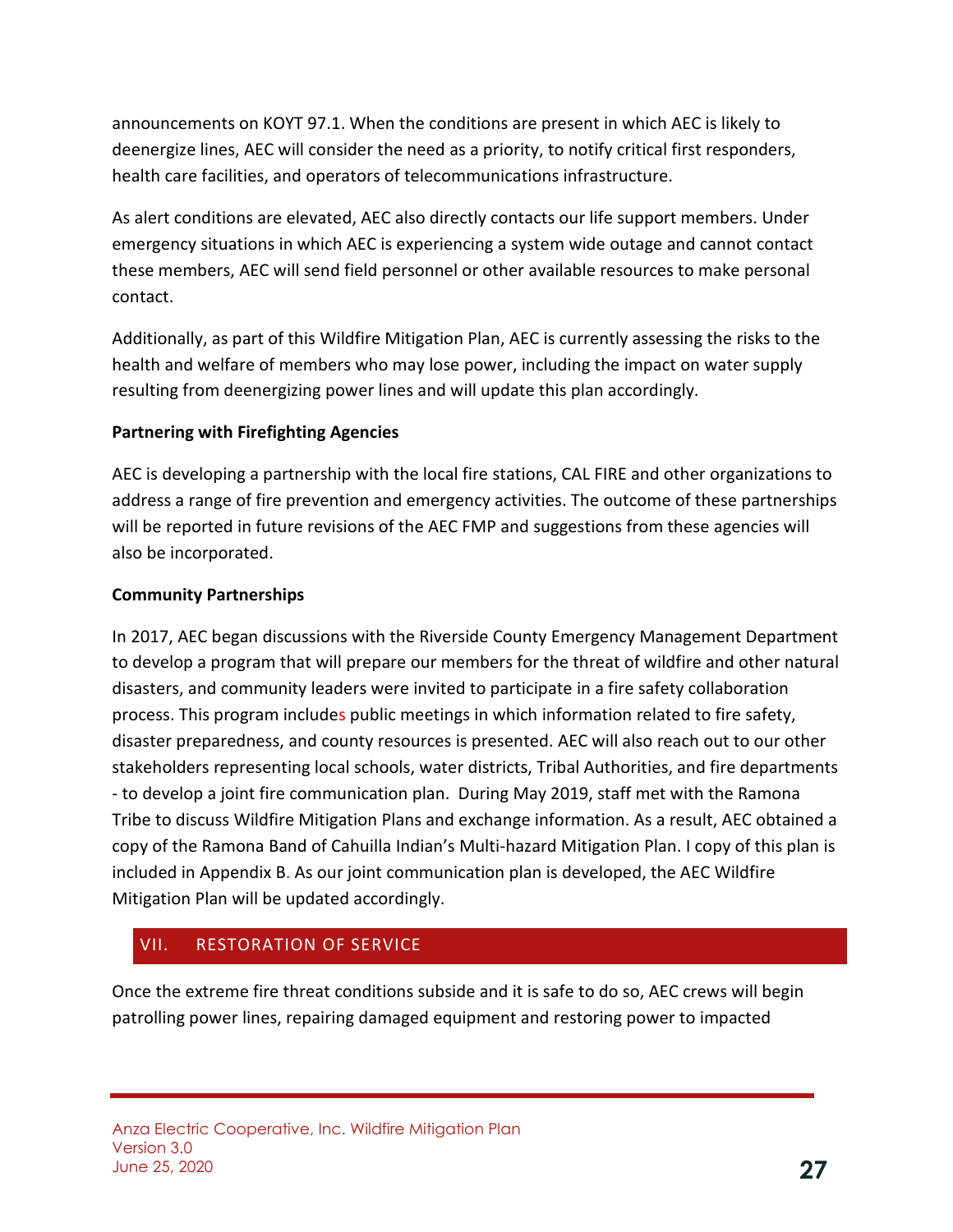members. AEC will provide condition updates and reasonable notice for the restoration of power.

## <span id="page-27-1"></span><span id="page-27-0"></span>VIII. EVALUATING OF THE PLAN

#### A. METRICS AND ASSUMPTIONS FOR MEASURING PLAN PERFORMANCE

AEC's data collection requirements specify responsibilities and accountability for compliance with this plan;

• Compliance Management: As part of their annual calendar, the Operations Manager and Government Relations Liaison will track and ensure that this reporting requirement to the SED is met in the required timeframe if/when it becomes a required.

• Claims. Legal. & Regulatory: Will continue their role and responsibilities for fires related to AEC facilities as well as review the annual report prior to submission as required.

• Electric Operations and System Construction Maintenance: Operations Management and line personnel will understand what denotes a reportable fire and assist in ensuring qualifying fires are reported to the General Manager and Government Relations Liaison.

• Training: An initial training and annual refresher training will be developed by the Operations Manager and will be provided to all field personnel to ensure compliance with these requirements.

• Root Cause Analysis: The data collected will continue to be shared internally for further root cause analysis to help determine fire mitigation measures that make sense to implement in the future.

AEC will track two metrics to measure the performance of this Wildfire Mitigation Plan: (1) number of fire ignitions; and (2) wires down within the service territory

## METRIC 1: FIRE IGNITIONS

<span id="page-27-2"></span>At the end of emergency events, AEC conducts a debrief and prepares an after-action report that identifies action items to correct or improve future responses. AEC will invoke the actions in its ERP as outlined above.

For purposes of this metric, a fire ignition is defined as follows:

• AEC facility was associated with the fire;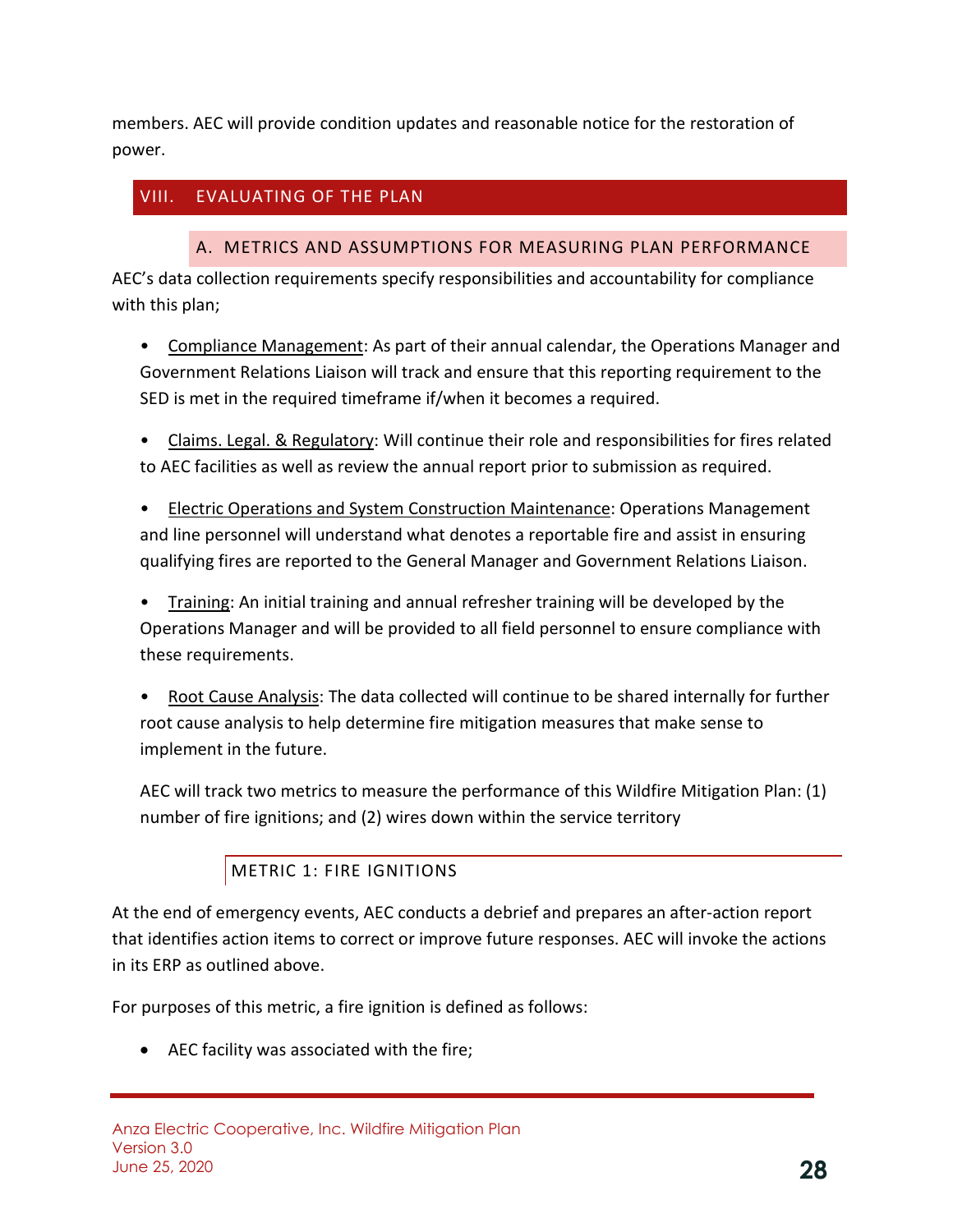- The fire was self-propagating and of a material other than electrical and/or communication facilities;
- The resulting fire traveled greater than one linear meter from the ignition point; and
- AEC has knowledge that the fire occurred.

In future Wildfire Mitigation Plans, AEC will provide the number of fires that occurred that were less than 10 acres in size. Any fires greater than 10 acres will be individually described.

## METRIC 2: WIRES DOWN

<span id="page-28-0"></span>The second metric is the number of distribution and transmission wires downed within AEC's service territory. For purposes of this metric, a wires down event includes any instance where an electric transmission or primary distribution conductor falls to the ground or on to a foreign object. AEC will divide the wires down metric between wires down inside and outside of the High Fire Threat District.

AEC will not normalize this metric by excluding unusual events, such as severe storms. Instead, AEC will supplement this metric with a qualitative description of any such unusual events.

## B. IMPACT OF METRICS ON PLAN

<span id="page-28-1"></span>For both metrics AEC proposes to use its District 2 and District 3 zones as the area of applicability.

AEC assumes that the primary purpose of the theses metrics is to provide longer term feedback on the efficacy of AEC's fire preventative strategies and programs focused on electric facilities. AEC notes that similar metrics are used for other purposes, e.g. wires down is used in monitoring electric reliability. In other cases, this metric is monitored with "exclusions" in order to normalize unusual events such as extreme weather. However, for fire purposes, AEC assumes that such metrics should include (rather than exclude) such events and intends to monitor all wires down for fire prevention purposes, rather than only wires down during normal weather.

AEC also assumes that the metrics noted here should focus on the highest risk fire areas (i.e., the District 2 and District 3), rather than including the entire service territory unless otherwise required.

AEC anticipates that there will be relatively limited data gathered through these metrics, particularly in the initial years. Therefore, it will be difficult to draw meaningful conclusions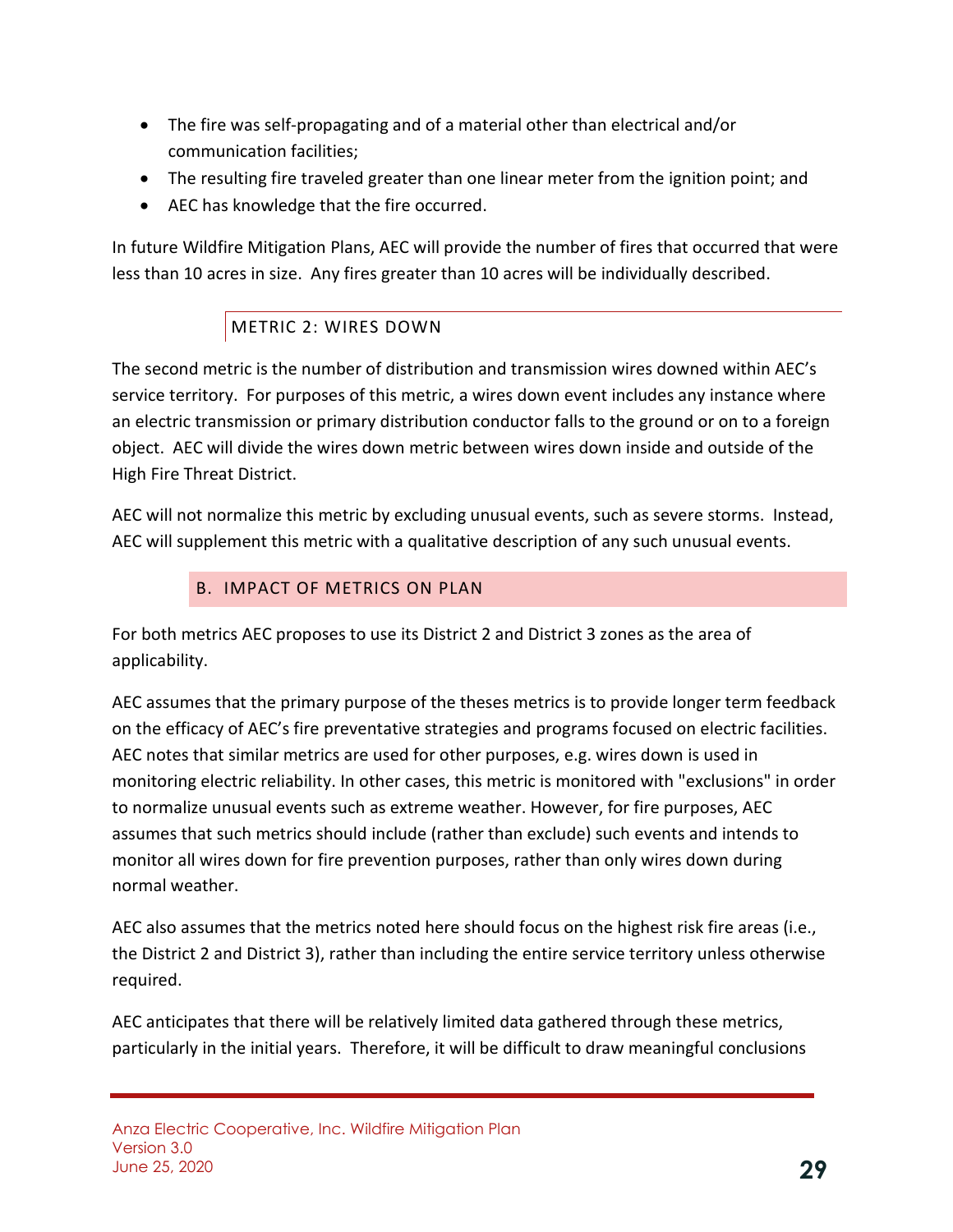based on this data. AEC will evaluate modifying these metrics or adding additional metrics in future years.

## C. MONITORING AND AUDITING THE PLAN

<span id="page-29-0"></span>This Wildfire Mitigation Plan is subject to review by AEC's Governing Board. AEC will present this plan to its Governing Board on an annual basis. Additionally, a qualified independent evaluator will present a report on this plan to the AEC Governing Board.

## D. IDENTIFYING AND CORRECTING DEFICIENCIES IN THE PLAN

<span id="page-29-1"></span>Following the recent wildfires of 2017, AEC has been reviewing, developing, expanding and refining the Wildfire Mitigation Plan and Emergency Response Plan (ERP). The goal of these plans is to provide mature and comprehensive programs that improves power line safety, increases reliability and helps to keep AEC's membership prepared in the event of an overall emergency. As part of the Wild Fire Mitigation Plan, AEC has made significant enhancements in system design, weather analysis and prediction, operational changes and outage prediction, supplemental inspection and maintenance practices, active vegetation management, and created fire models to allow AEC to move where the risk is the greatest and be able to predict where fire may travel in the event of an active fire situation. These programs and best practices are all as described in this Wildfire Mitigation Prevention Plan.

Despite all the efforts AEC might take in designing, redesigning, improving, replacing, and firehardening various elements of its overhead electric system, there will be some remaining potential risk that AEC's facilities might be the source of ignition for a fire. To address these risks, AEC has designed and implemented a number of operations, maintenance and inspection programs directly addressing fire prevention and the mitigation of effects from fires.

### **System Management: Quality Assurance and Quality Control**

AEC is in the process of enhancing its system-management programs to assure that, to the extent possible, AEC's overhead system, facilities and equipment are unlikely to become the source of ignition for a fire. These programs generally encompass inspection and maintenance functions and have been modified to focus on minimizing the probability that damaged or aging facilities will provide the ignition source for a fire. Inspection and repair of the AEC distribution systems have particularly intensified in the District 2 and District 3.

In addition, AEC has implemented Quality Assurance and Quality Control standards and programs throughout its service territory, with a special focus in the District 3 during fire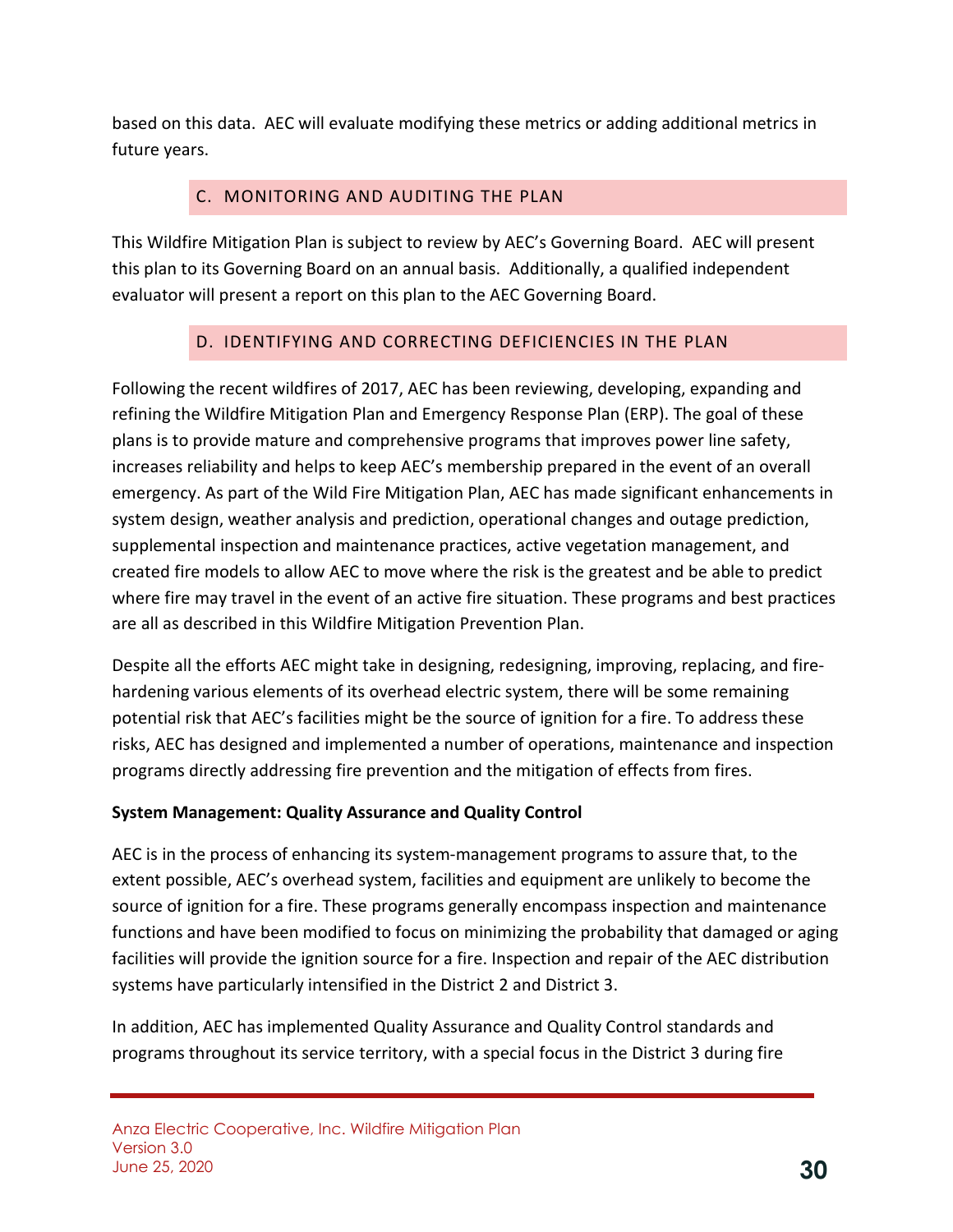season. These proactive programs are designed to identify potential structural and mechanical problems before they fail. Distribution facilities within both Districts are currently inspected intrusively on a five-year cycle and corrections are attempted in the same year before fire season begins. Where the facility in need of repair is owned by a party other than AEC, e.g., by a communication infrastructure provider, AEC will issue a notice to repair to the facility owner and work with the facility owner to ensure necessary repairs are completed promptly. AEC's operational goal, subject to permitting requirements and other exigencies and conditions, is to complete all facility and equipment repairs on an annual basis.

Annual adjustments to the High-Fire Threat map, if any, will be reflected in the scope of the Quality Assurance and Quality Control program.

Last, AEC closely monitors cost effective emerging technologies, legislative and regulatory changes, and evaluates the effectiveness of the plan following each PSPS or wildfire event to ensure best practices are utilized for the safety of staff, our facilities, our members, and our community.

## E. MONITORING THE EFFECTIVENESS OF INSPECTIONS

<span id="page-30-0"></span>AEC routinely coordinates and monitors the effectiveness of inspections with Operations staff, our vegetation and tree trimming contractors, and any company that AEC has contracted with for pole inspections to ensure that all system inspections are completed in a timely manner and meets or exceeds the requirements established by law. Any deficiencies identified through this process are addressed prior to the start of the fire season for the next year.